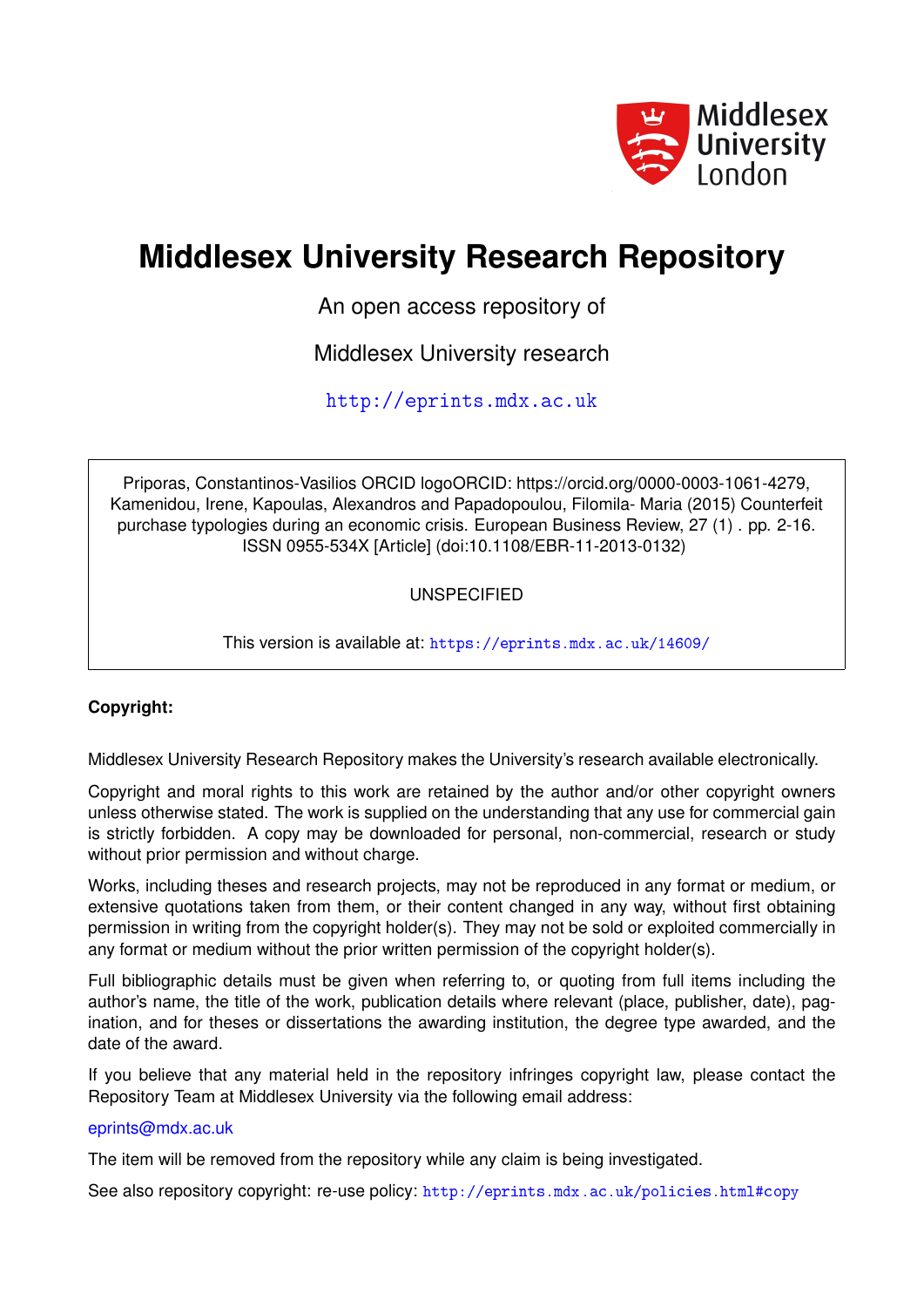## **Counterfeit purchase typologies during an economic crisis**

**Constantinos-Vasilios Priporas** Middlesex University Business School,

**Irene Kamenidou**  Kavala Institute of Technology,

**Alexandros Kapoulas** *City College, An International Faculty of the University of Sheffield,* 

**Filomila Maria Papadopoulou** *City College, An International Faculty of the University of Sheffield*

# **Abstract**

**Purpose-**The economic crisis has become a global phenomenon, although in Europe it mostly affected the Mediterranean countries of Southern Europe. In times of economic stress, counterfeit products increase their market share. In this context this paper aims to explore, and attempt to explain, consumer perspectives on the purchasing of counterfeit brands.

**Methodology-**The study utilized an e-mail based open ended questionnaire as its data collection method. The research used a sample of 83 participants belonging to generation Y (younger and older) and upper medium and high income class brackets.

**Findings**-Purchasing behaviour of counterfeit products during the economic crisis enabled us to identify four types of consumers. Furthermore, the results indicated that some consumers have significant interest in counterfeits while some consumers show apathy or indifference towards counterfeiting. Furthermore, some consumers believe that the government's economic austerity policies cause high level consumption of counterfeits while others consider the authorities to be responsible for counterfeiting, since they do not adequately tackle it.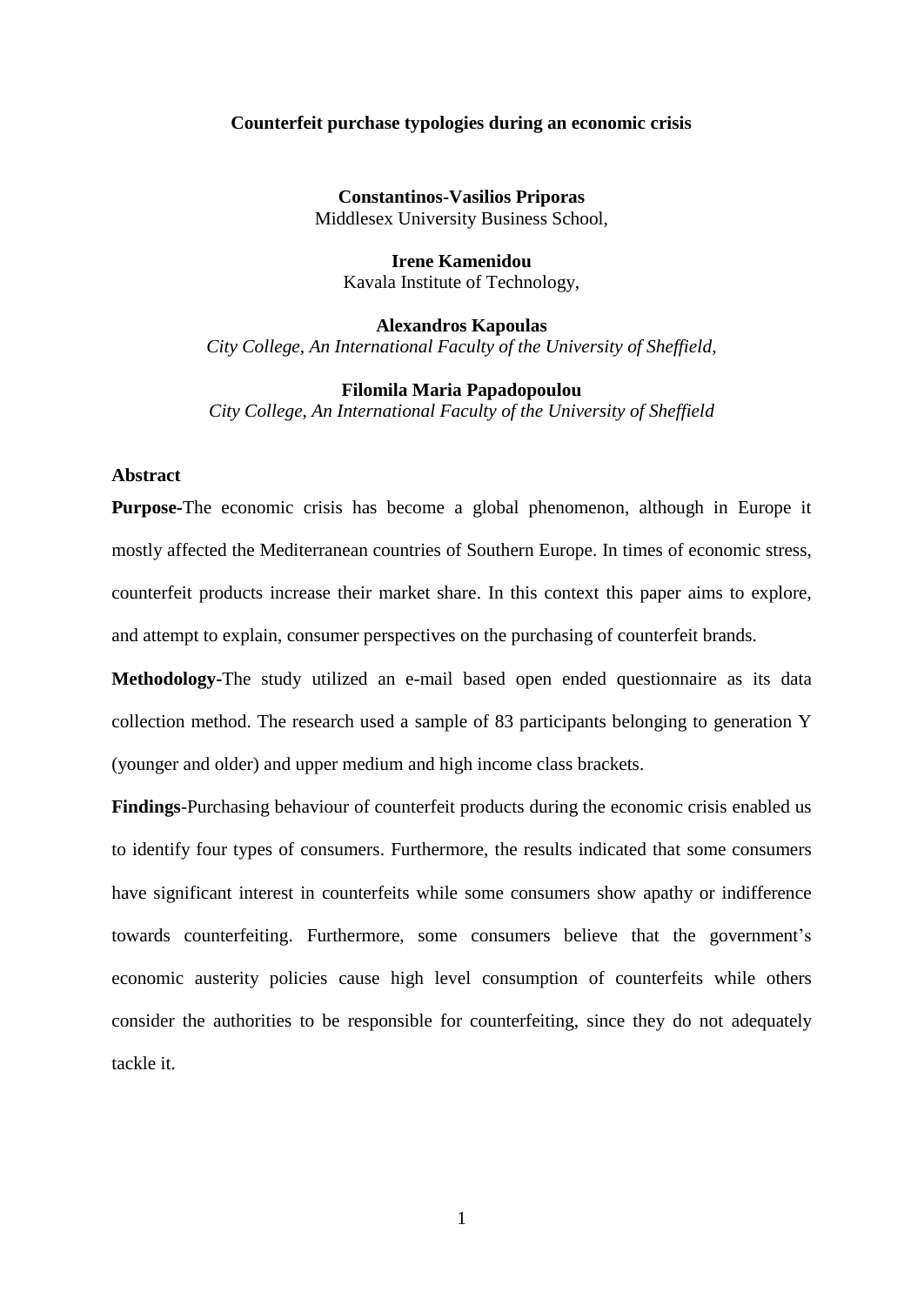**Research limitations/implications-** This research is exploratory in nature and restricted to Greek generation Y consumers. Suggestions are presented regarding future studies and generalization of the findings.

**Practical implications-** Implementation of law, joint communication campaigns and social media usage are the major implications for the stakeholders in the marketplace.

**Originality/value-**This study extends the body of knowledge of purchasing behavior on nondeceptive counterfeit products by offering empirical findings from Greece, a country facing a severe economic crisis. To our knowledge this is the first study that explores counterfeit buying behaviour during an economic crisis period.

**Keywords:** consumer behaviour, economic crisis, counterfeit brands, generation Y, Greece

**Paper type**: Research paper

#### **Introduction**

Counterfeiting is an old phenomenon (Veloutsou and Bian, 2008), however, contemporary literature (i.e., Fernades, 2013; Staake *et al.*, 2012; Wiedmann *et al.,* 2012), suggests that the extent of counterfeiting has increased, plaguing markets all over the world. According to Wilcox et al. (2009) counterfeiting is the trade of illegally made products that are manufactured in a way that resembles genuine goods, yet are inferior in terms of quality, performance, reliability and durability. Similarly, The International Trademark Association (n.d) defines counterfeiting as "the practice of manufacturing goods, often of inferior quality, and selling them under a brand name without the brand owner's authorization. Generally, counterfeit goods are sold under a trademark that is identical to or substantially indistinguishable from the brand owner's trademark for the same goods, without the approval or oversight of the trademark owner". However, Gheorghe and Madar (2008) state that a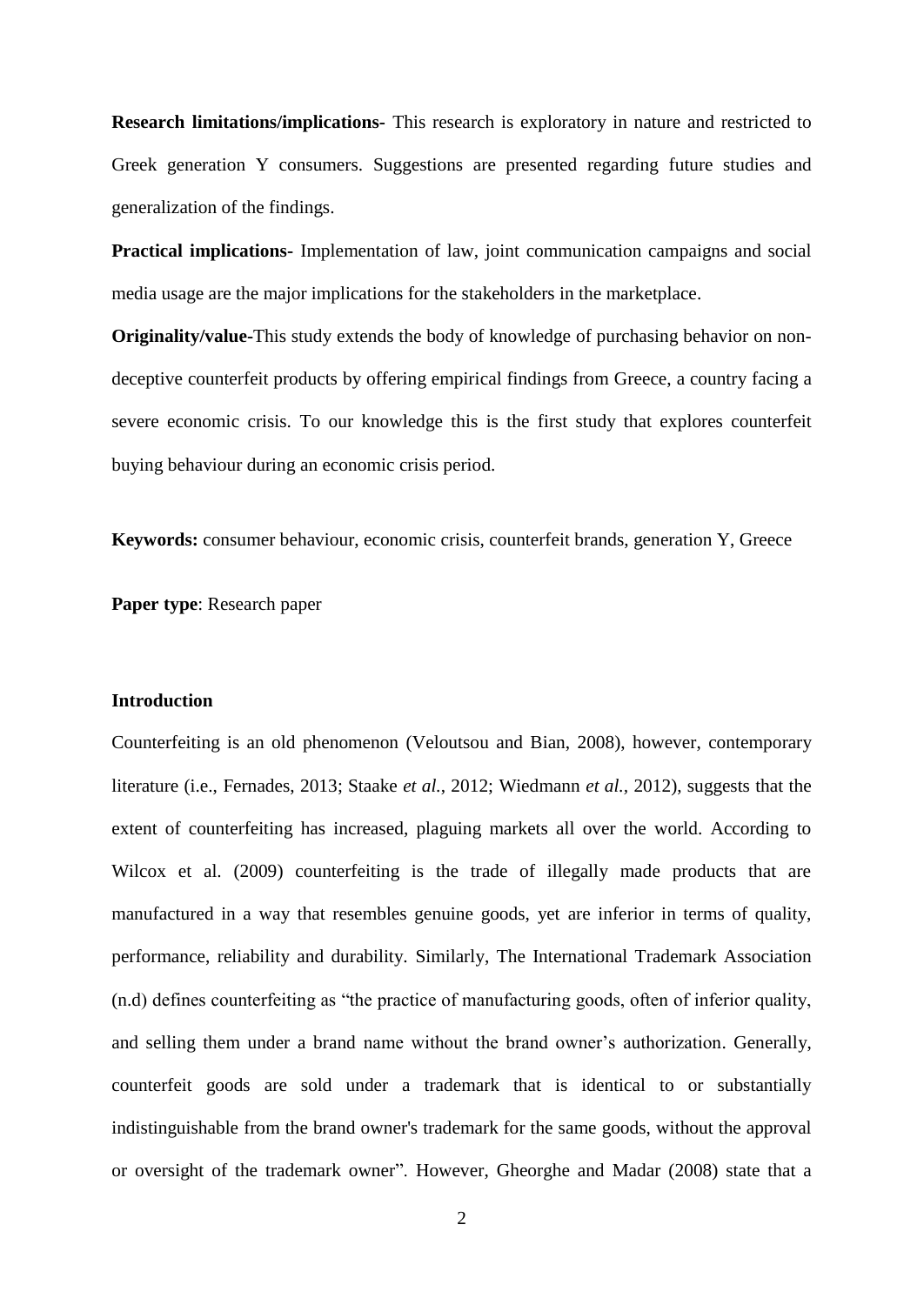universally acknowledged definition of counterfeiting does not exist, though there are various definitions of the term and the activities closely related to it.

Counterfeiting is divided into two categories depending on consumer awareness, deceptive and non-deceptive counterfeiting. The former includes those cases of counterfeiting where consumers are totally unaware that the product is an imitation of the original one, therefore, they cannot be held accountable for the purchase. The latter category includes consumers who are aware that the products are fake, yet intentionally buy them (Penz and Stottinger, 2005). Furthermore, Bian (2006) introduced a third category, the blur counterfeiting, referring to cases where consumers are not sure whether the products are counterfeit or genuine versions.

Bian and Moutinho (2011), assert that consumers' relationship to purchasing counterfeited goods is becoming an important field of study for academic researchers and practitioners. It is still a new area of research with several literature gaps, and a need for more rigorous research (Staake *et al.,* 2009). First of all, the majority of empirical studies apply quantitative approaches and only a few studies are qualitative in nature (i.e., Jiang and Cova, 2012; Perez *et al.,* 2010). Secondly, although, there are several studies focused on consumers and counterfeit products from developed countries such as the USA (i.e., Wilcox *et al.,* 2009; Marcketti and Shelley, 2009), and developing countries such as Morocco (Hamelin *et al.,* 2013), or comparative studies; such as between the UK and China (i.e., Bian and Veloutsou, 2007), none of them has researched consumer purchasing behaviour during the global economic turndown nor has researched this in countries facing major financial hardship, like Greece. Today, Greece is under the supervision of the Troika and Greeks are experiencing major financial problems due toconsiderable salary cuts and job losses. It is noted that counterfeiting in Greece has increased (Telidis, 2009) and according to the European Commission's Report (2012) on EU customs enforcement for the year 2012, Greece detained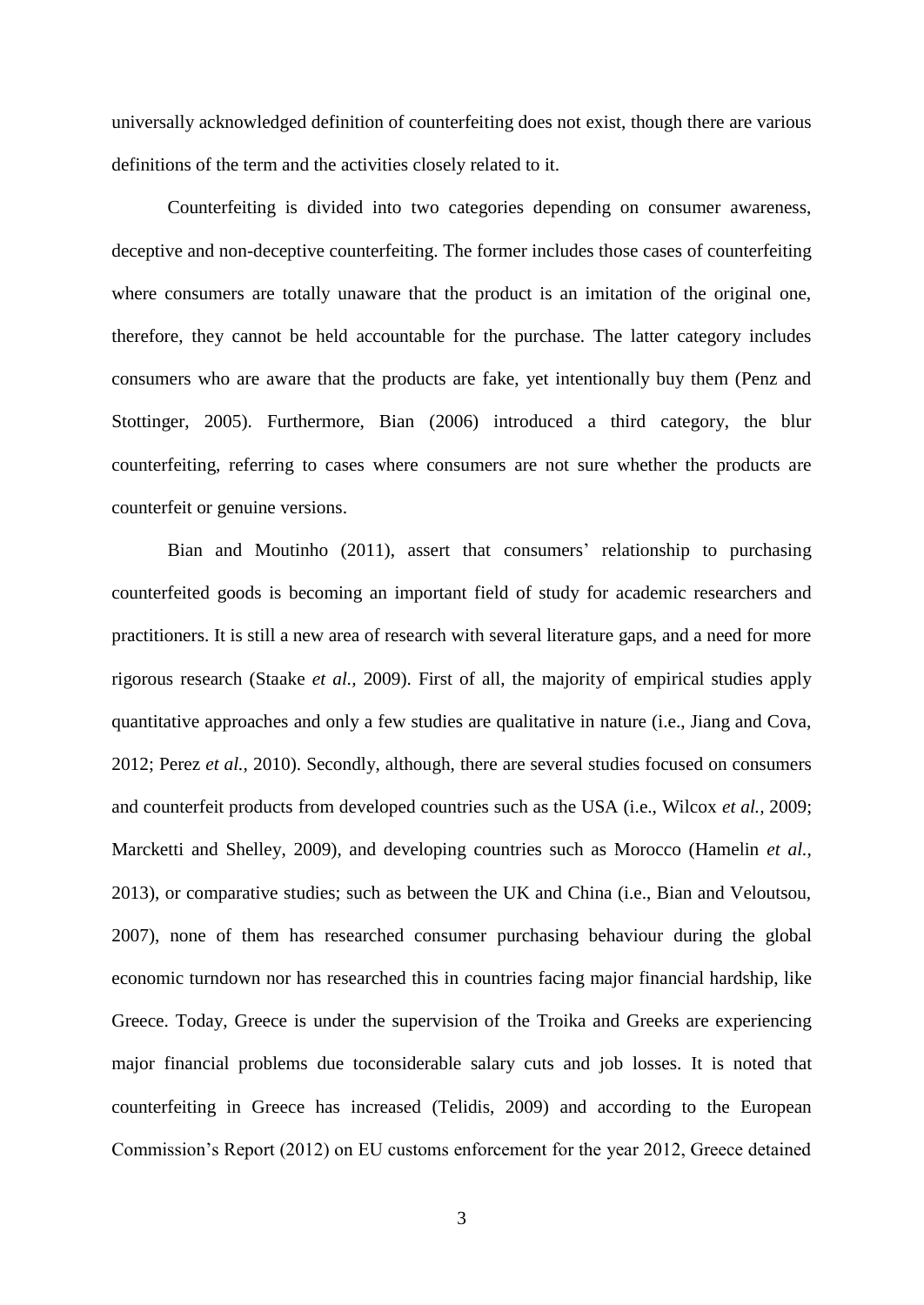171 counterfeit cases in contrast to 2011 where 117 numbers of cases were detained, an increase of 46%.

On that basis, the purpose of this qualitative study is to explore and attempt to explain the buying behaviour of non-deceptive counterfeits (clothes and shoes) from consumersmembers of Generation Y (younger and older) in the upper medium to high income bracket and who have a high education level. Moreover, the main objectives of the study are twofold: (1) to explore generation Y consumers' knowledge, beliefs and perceptions of the counterfeit product phenomenon and the impact of the financial crisis on the expansion of counterfeiting and (2) to explore counterfeit buying behaviour during the financial crisis. The prime focus was to obtain preliminary insights rather than test theory.

Additionally, this study expands our knowledge on counterfeiting literature in the following fashion. Firstly, to our knowledge, there has not been an empirical study on counterfeits in the sphere of the economic crisis, either from Greece or elsewhere, from the customers' perspective. Fortmann (2011 cited in Kasl Kollmanova, 2012) states that counterfeiting has been increasing since the 2008 crisis. Stravinskiene et al. (2013) point out that during the economic crisis the demand for counterfeit luxury goods has increased, and consequently the shadow economy has grown. According to Schneider (2013), the shadow economy in Greece for the years 2011 and 2012 was about 24% of Gross Domestic Product (GDP). Furthermore, Yoo and Lee (2009) suggested further research in different contexts, while Eisend and Schuchert-Güler (2006) assert that prior research has neglected the situational context since purchase situations for consumers under investigation were comparable. Secondly, it focused on Generation Y, several studies point out that Generation Y represents an extremely attractive market segment, due to its size, its large disposable income and spending power (i.e., Littman, 2008), and its long future of potential consumer decisions (Williams and Page, 2011). Thirdly, to our knowledge, no studies focus particularly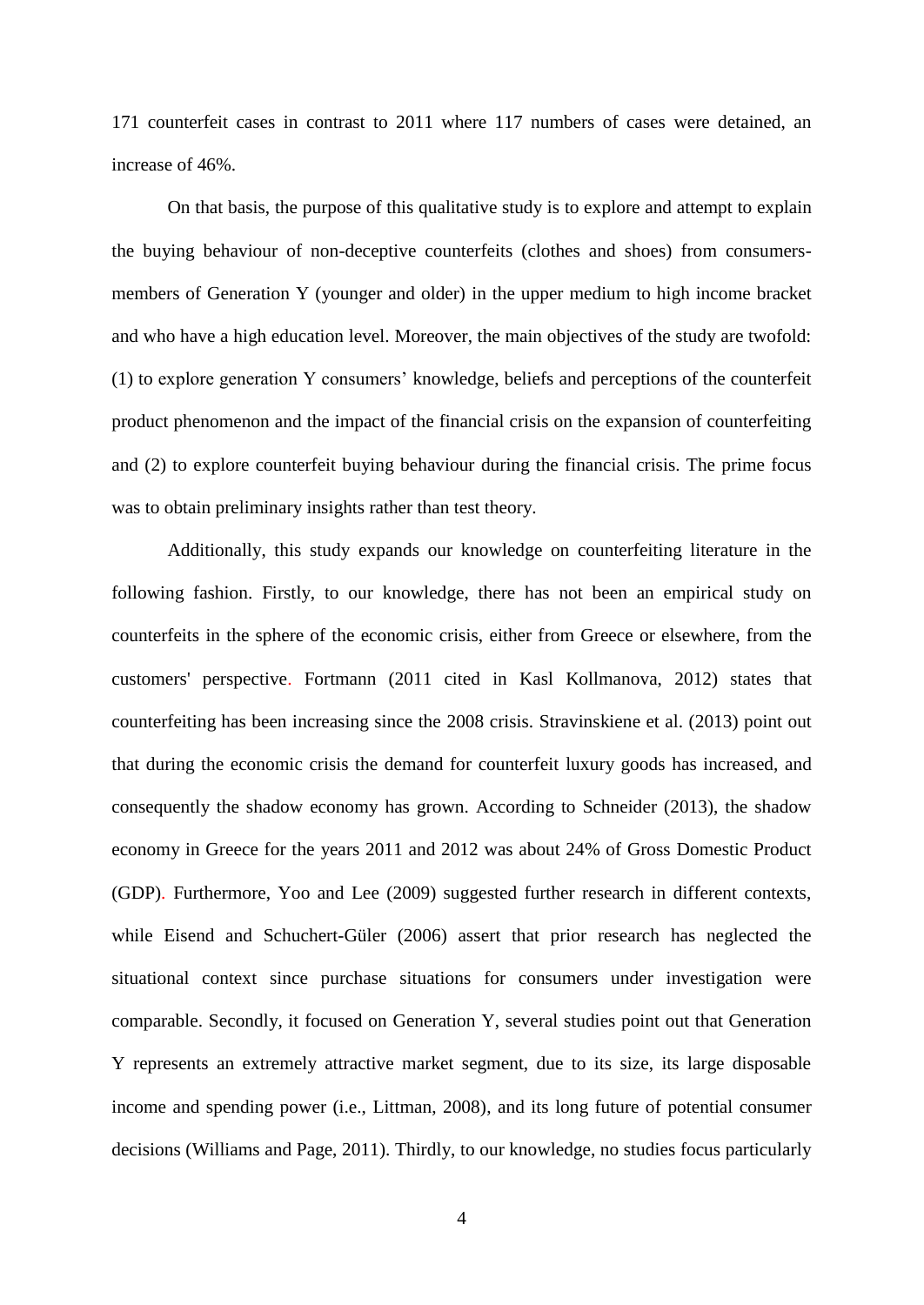on higher educated upper middle to high income consumers. Finally, our findings could be of value to both academics and practitioners and could serve as reference for future research on counterfeiting.

This paper is further organized as follows. The next section gives the theoretical literature background on consumer behaviour on counterfeits, on generation Y shopping behaviour as well as on the consequences of the economic crisis in Greece. Section 3 describes the research method, while section 4 discusses the results of our study. Finally, in the last section we present the main conclusions, limitations and implications of the study.

### **Consumer behaviour on counterfeits**

Previous studies on consumers' purchase of, or intention to buy, non-deceptive counterfeit products have investigated the phenomenon from different perspectives. Many studies have focused on ethical issues (i.e., Ang *et al.,* 2001; Belk *et al.,* 2005), consumer socio-cultural characteristics (Bloch *et al.,* 1993; Gentry *et al.,* 2006; Nia and Zaichkowsky, 2000) and motivations (i.e., Nia and Zaichkowsky, 2000; Gentry *et al.,* 2006; Wilcox *et al.,* 2009). Other studies used various established theories such as Fishbein and Ajzen's (1975), Theory of Reasoned Action (i.e., Shoham *et al.,* 2008; Marcketti and Shelly, 2009), Ajzen's (1991) Theory of Planned Behavior (i.e., Fernades, 2013; Penz and Stottinger, 2005), and Kohlberg's (1976) Theory of Moral Reasoning (i.e., Phau *et al.,* 2009) in order to explain the purchase of luxury brand counterfeits. Furthermore, the work of Yoo and Lee (2009) identified that consumer interest in buying counterfeit products may be affected by a number of factors such as their beliefs about the economic and hedonic benefits of counterfeit purchases, their previous purchases of originals, and their perceived future social status and self-image.

It has been noticed that socioeconomic characteristics also affect consumers' purchasing behaviour of counterfeit goods. Consumers who are of a lower socio-economic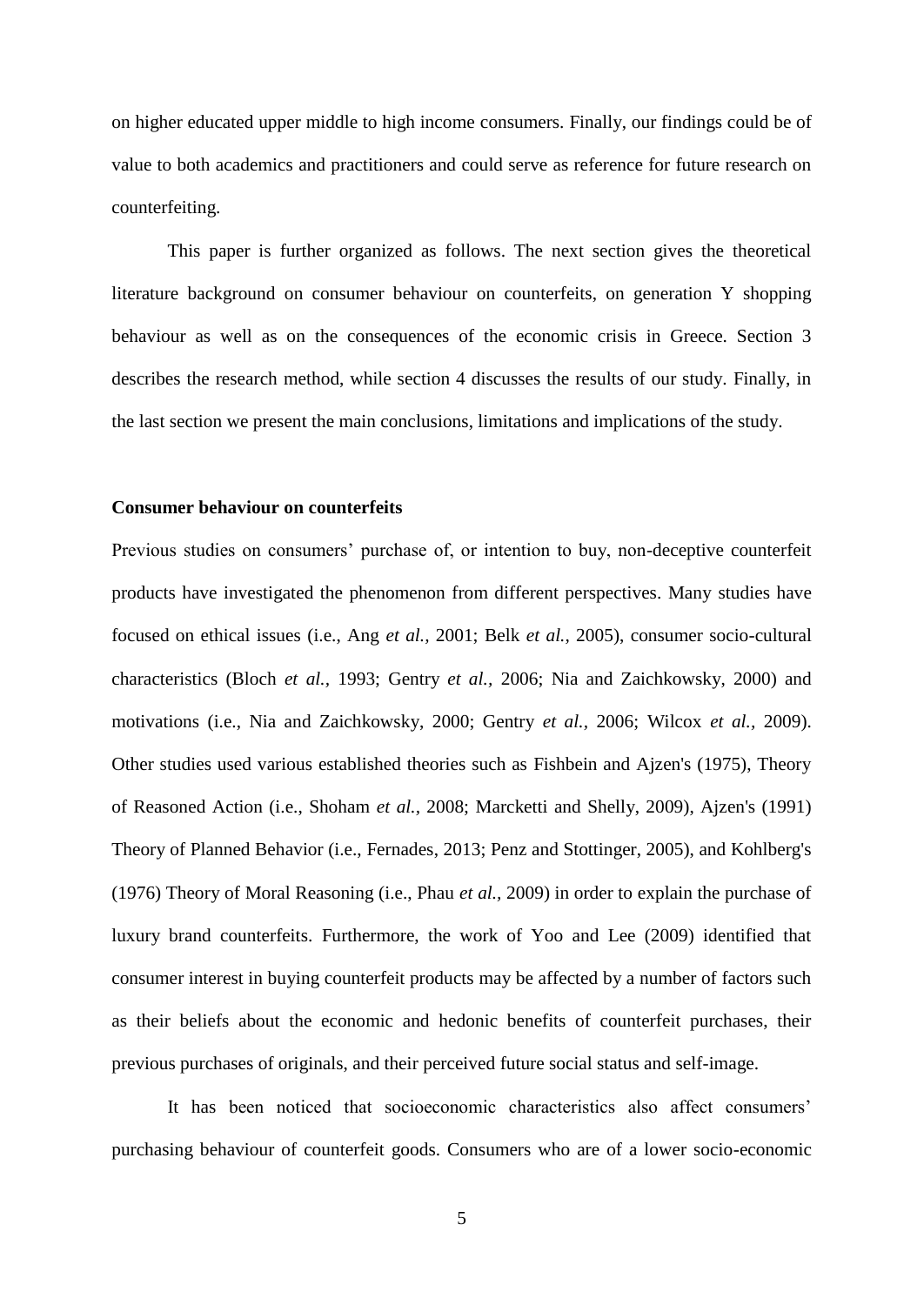status and who are younger (i.e., Bian and Veloutsou, 2007; Casola *et al*., 2009) have a greater inclination to purchase counterfeit goods (Rutter and Bryce, 2008; Hieke, 2010). However, some studies indicate that counterfeit brands are also purchased by high income consumers in developed countries (i.e., Gentry *et al.,* 2006). Many consumers characterize counterfeit products as low quality, yet they admit that they constitute an alternative, especially when it comes to clothes and accessories. Despite the fact that counterfeiting is not considered to be legal, there are people who have purchased counterfeit brands and are likely to repurchase them under particular circumstances (Gentry *et al.,* 2001). It is not unusual for consumers to be satisfied with a counterfeit; due to the fact that the price is particularly low, and expectations about the quality are moderate to low (Wiedmann *et al.,* 2012; Wilcox *et al.,* 2009). Therefore, consumers who are moderately satisfied by the products are those who are likely to repurchase them (Hieke, 2010). Since the counterfeit brands serve the same need as the genuine ones and consumers are satisfied with the quality, they will repurchase the particular product. The approval of this purchase by the consumers' reference group is critical to the decision about a potential repurchase. Thus, the possibility of repurchasing a counterfeit product depends on the level of satisfaction (Tom *et al*., 1998) and social influence (Jiang and Cova, 2012) since the price is a factor that will always contribute positively to this decision.

On the other hand, academic research on counterfeit purchasing behaviour in times of economic crisis is very scarce. There is a very limited published work on the topic (Kasl Kollmanová, 2012; Olorenshaw, 2011; Stravinskiene *et al.,* 2013), which is theoretical (general view) and not empirical.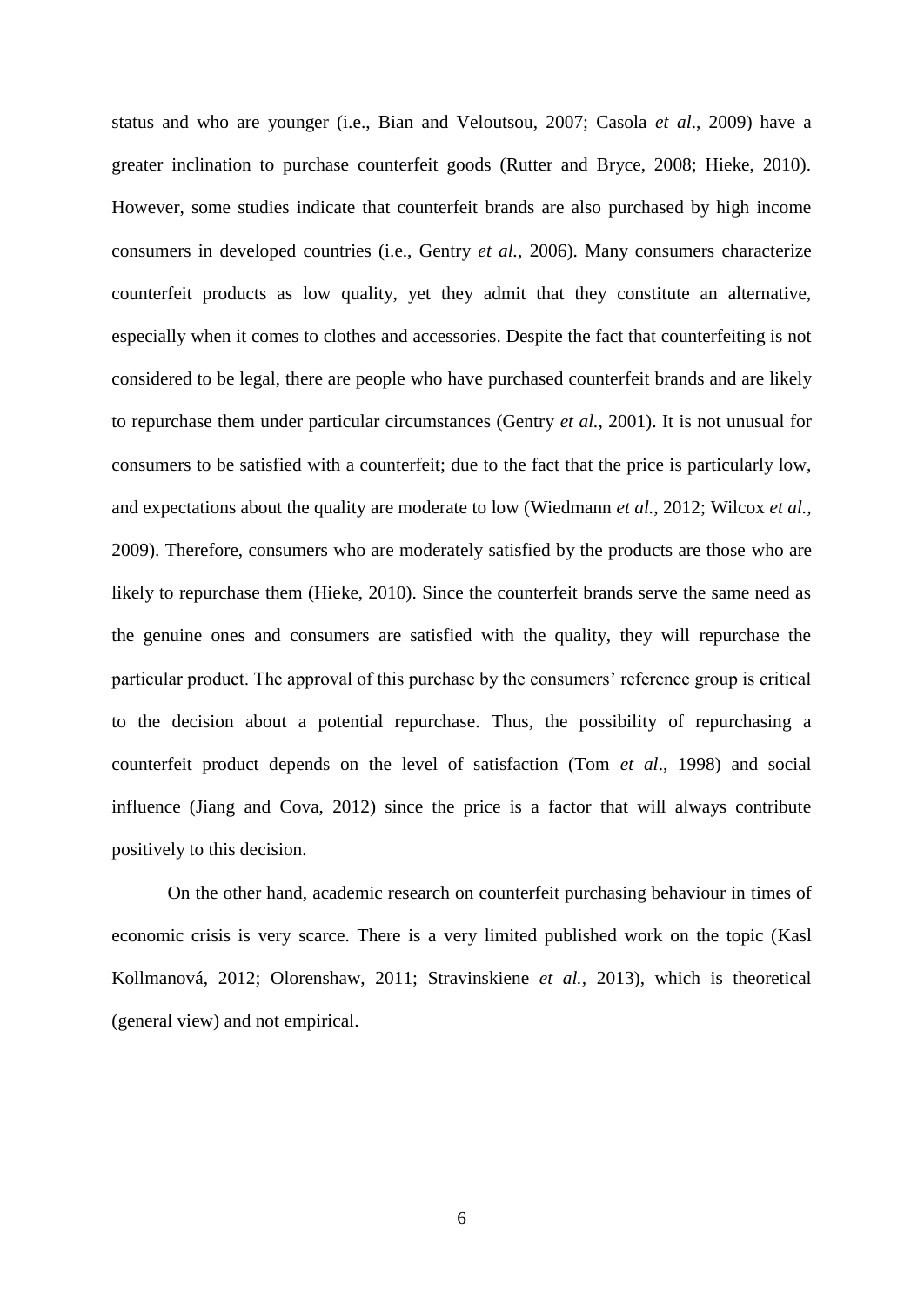## **Generation Y and shopping behaviour**

Generation Y consumers were born between 1977 and 1994 (Aquino, 2012), are very well educated (Wolburg and Pokrywczynski, 2001) and more aware of marketing tactics than previous generations (Tsui and Hughes, 2001). Studies outline them as skeptical, rationallyoriented and concerned consumers (i.e., Phillips, 2007; Williams and Page, 2011). In particular, they consider price and product features as more important factors than brand names (Phillips, 2007). Additionally, generation Y is often characterizedas being highly oriented towards consumerism and sophisticated in terms of tastes and shopping preferences (Holtshausen and Styrdom, 2006; Wolburg and Pokrywczynski, 2001).

This generation is more consumption-oriented than previous generations (Eastman and Liu, 2012), since it has grown up in a materialistic society (Bakewell and Mitchell, 2003). Because Gen-Yers love to shop, they have a profound impact on retailing (Taylor and Cosenza, 2002), and are very concerned about what others think of them because of their group and community orientation (Markow, 2005). They are more involved with their purchases than previous generations because they are more concerned about the social consequences of the wrong purchase (Fernandez, 2009). Generation Y consumers are driven by a need to have a 'trendy' social image (Twenge and Campbell, 2008) which they tend to realise through brand consumption, they are also more fashion conscious and keep up to date with the latest fashion trends (Rathnayake, 2011). These consumers use brands to express themselves by making congruence between themselves and the brand which is critical to their potential brand loyalty.

However, the literature provides contradictory results on Generation Y consumers' brand loyalty. For example, some studies state that most Gen Yers are not brand loyal (i.e., Greenberg, 2011; Phillips, 2007). Young consumers are often only loyal to the brands which are in line with their personality and values, for example; studies indicate their dedication to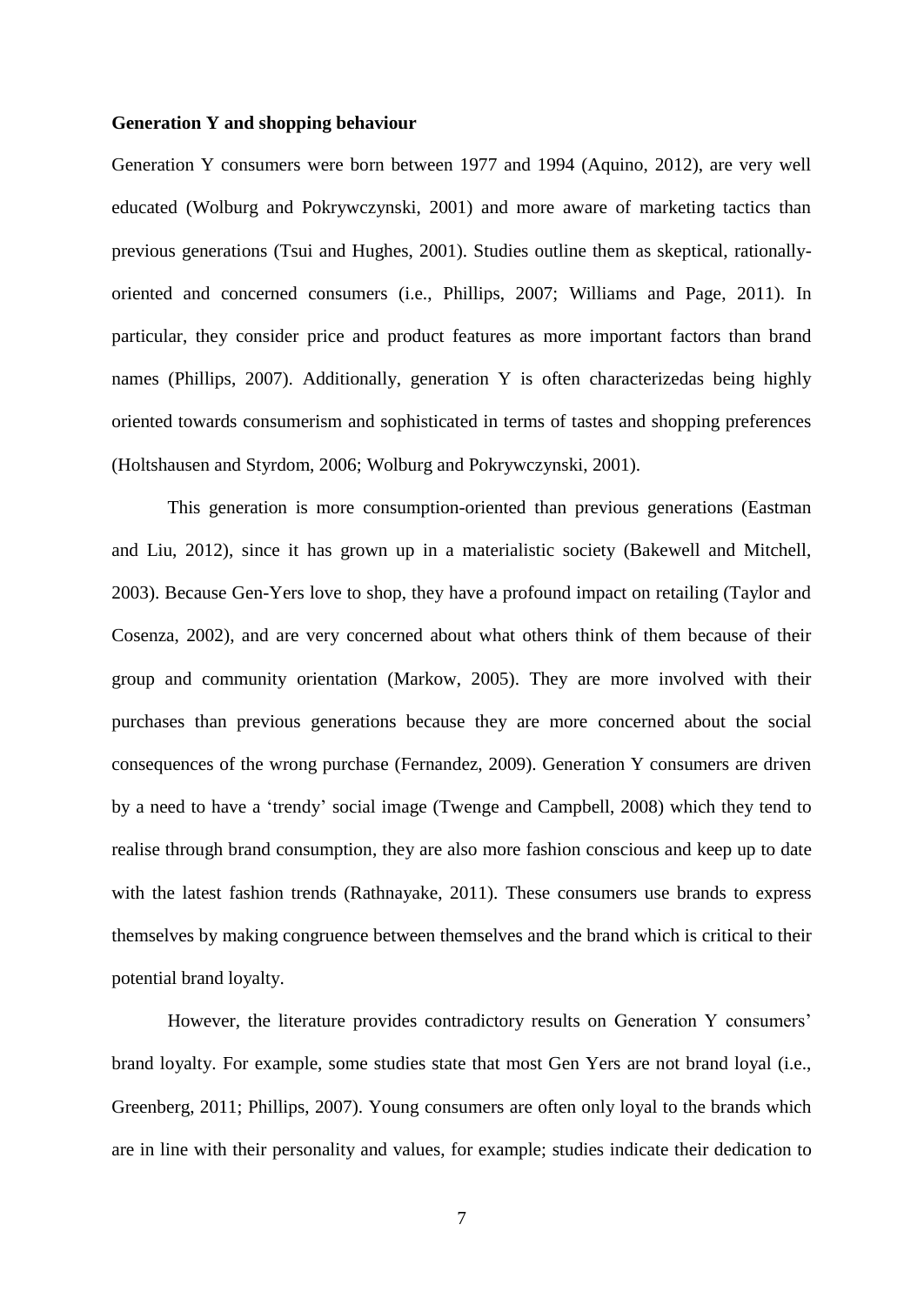brands expressing social and community values (i.e., Beirne and Howe, 2008). The study of Lodes and Buff (2009) offers a more balanced approach by concluding that Gen Yers will demonstrate brand loyalty towards high-priced items, but will adopt a low loyalty attitude towards low-price commodity goods. Littman (2008) asserts that Gen Yer' choice of new brands is often determined by peer recommendations transmitted directly or through social networking channels.

## **Economic crisis in Greece- Consequences**

Since the beginning of 2010 Greece has entered a long period of severe austerity in an effort to bring public finances back under control. The government has announced rounds of austerity measures, and under these, public sector pay and pension benefits were cut. In the context of tax reform, the government changed personal income tax, raised the top rate and announced a clampdown on tax evasion (Matsaganis and Leventi, 2011). Even today, the government keeps imposing austerity so that the Troika of the European Union-International Monetary Fund-European Central Bank (EU-IMF-ECB) will keep rescue loans coming. That has worsened the country's recession, now in its sixth year (Dabilis, 2013) with dramatic consequences for the Greek economy and society. The unemployment rate increased to a record 26.8% in March 2013 from 9.4% in 2009, due to the policies of the Troika (ELSTAT-Hellenic Statistical Authority). According to a study by the Organization for Economic Cooperation and Development (OECD), Greece's gross domestic product has reduced by a quarter, while prices continue to be high. For example, a typical household "basket" with supermarket products that cost 100€ in Greece, costs the equivalent 110€ in Germany. It is noted though, that the average income in Germany is more than double compared to Greece (www.ekathimerini.com, 2013). Furthermore, the severity of Greece's crushing economic crisis and austerity measures demanded by international lenders has drastically cut the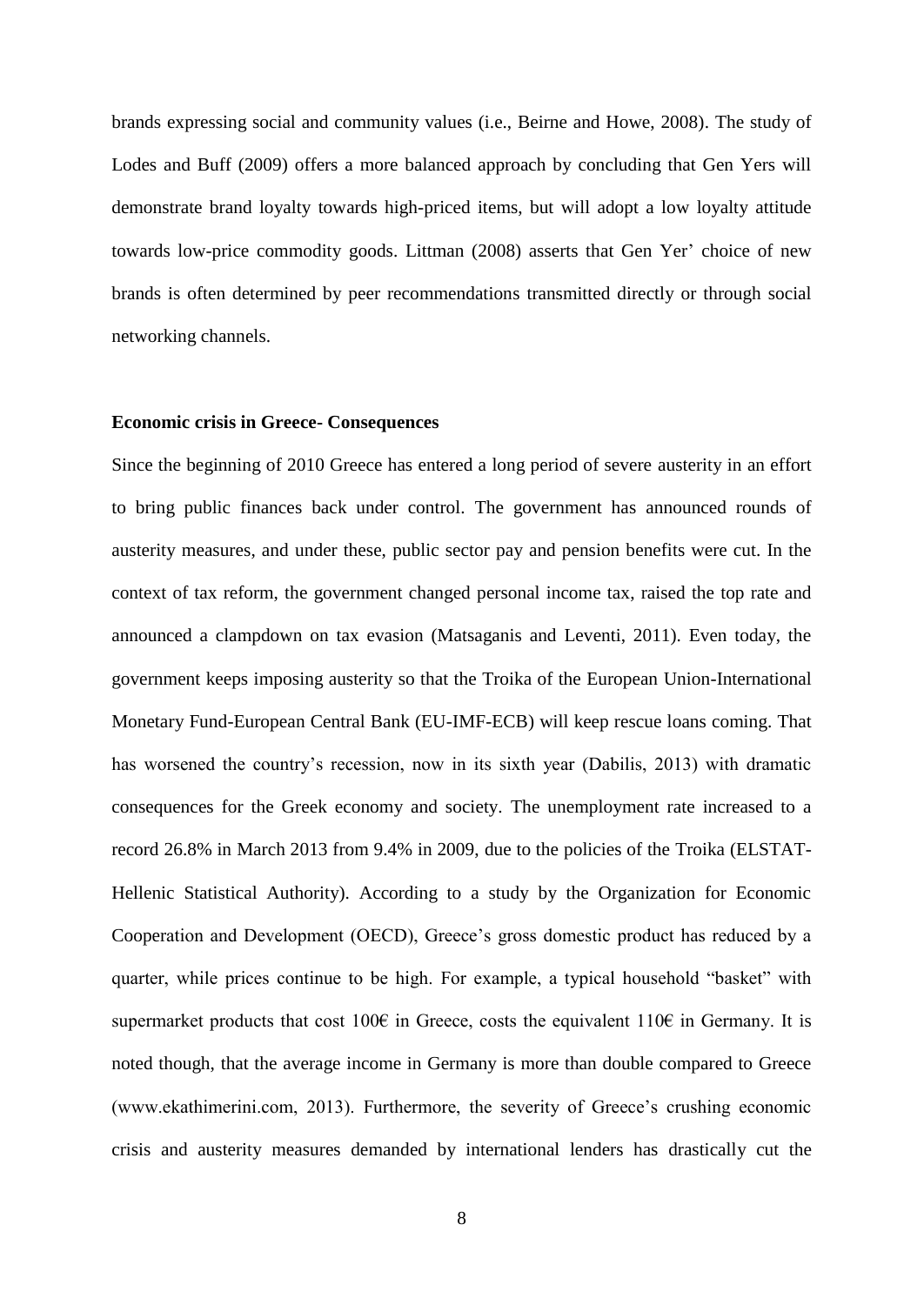incomes of more than 90% of Greek households, with an average drop of 38% (Dabilis, 2013).

## **Methodology**

The purpose of this study was exploratory and therefore qualitative research methods were considered to be more appropriate (Creswell, 2009). The research took place in April-May 2012 in Thessaloniki, the second largest city in Greece. Initially, 118 Greek consumers were approached by individualized email to inform them about the research objectives and to invite their participation in the study. The invited consumers were known personally to the researchers from previous business and academic cooperation as well as from social activities. They were chosen based on their age, from 18 to 35 years old (members of generation Y) with an upper medium to high income with an annual family income of  $21000\epsilon$ and above (GR Reporter, 2012), and based on the fact that they had a third level education. 83 consumers participated representing a response rate of 70%. Unlike other studies which used only young adult members of Generation Y (Durvasula and Lysonski, 2008), in this study older Gen Yers were included too. Furthermore, it tries to take account of Yoo and Lee's (2009) suggestions about allowing for a greater age range, since studies on counterfeit purchase tend to collect data with students only. The selection of this type of consumer was made intentionally because it is useful to identify the reasons why a consumer who could afford the original brand may purchase a counterfeit one.

Participants were recruited using a non-probability sampling method, and specifically by convenience sampling. Data was collected through open-ended email questionnaires (Bryman and Bell, 2011; Burns, 2010; Meho, 2006) using the form of online asynchronous interviews, in which the respondent does not respond instantaneously. The primary rationale in adopting this technique was to make use of the online competence of generation Y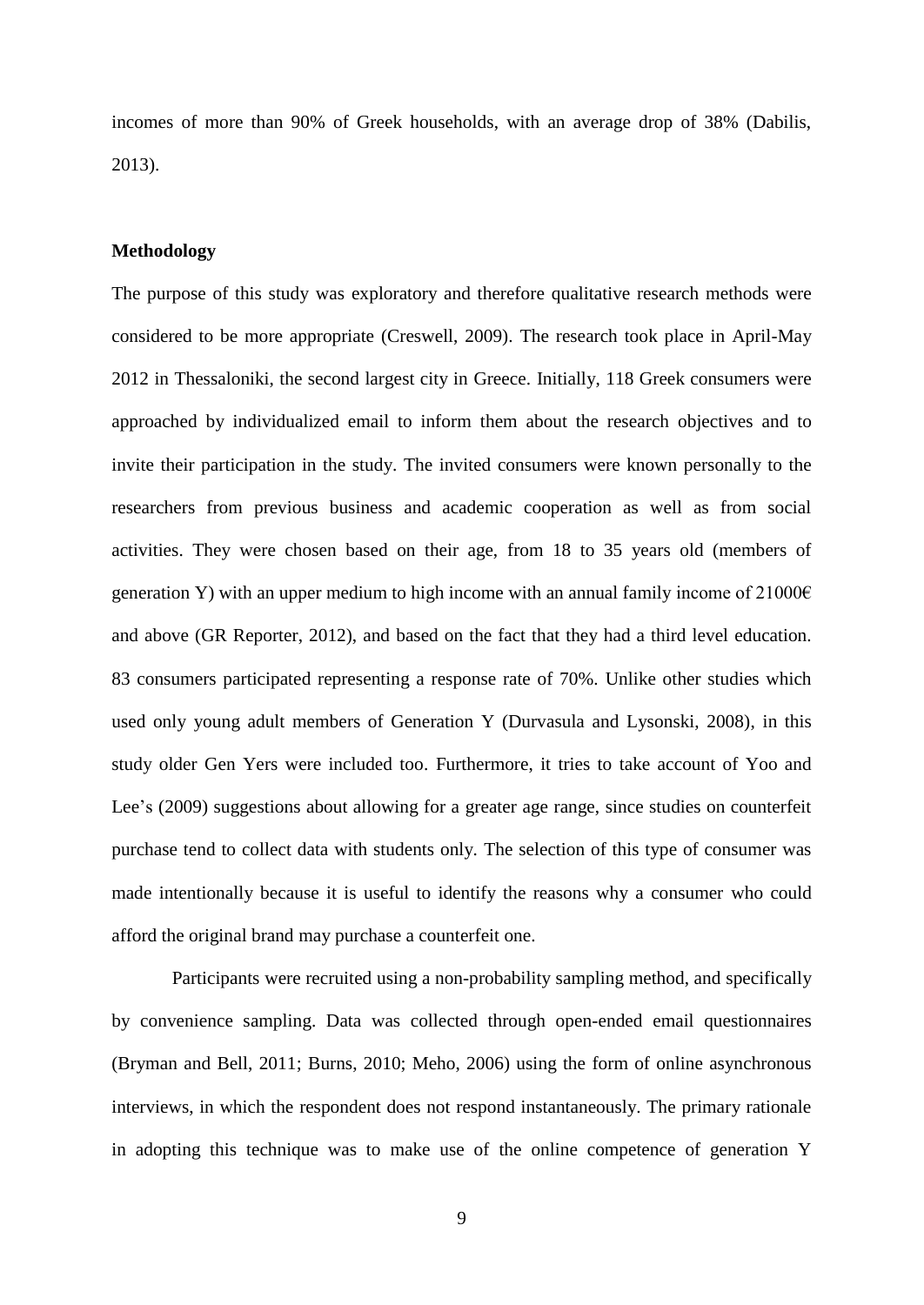participants who feel very comfortable with this approach, as well as taking account of participants' time and availability restrictions.

The questionnaire consisted of five questions. The questions were designed to draw more information from personal experiences. The participants also had to respond to 6 demographic questions. In this paper, only a part of the questionnaire is presented.The process was initiated by sending a personal email to participants expressing our appreciationfor their involvementto this study (Meho, 2006). This email explained how their responses would be anonymous, that there were no right answers, that it would take approximately 25-30 minutes to complete the survey, and that they should not share the interview record with others (Kazmer and Xie, 2008). Three days later we sent a follow up email to remind them about the research. When the interviews were complete, the data was copied into a Word file, anonymised and then transcribed and translated from Greek into English.

Data analysis was performed by conducting thematic analysis. The information gathered through the e-mail questionnaires was processed into categories or themes (Mitic and Kapoulas 2012). The data was divided into categories in order to be analyzed (Kapoulas *et al.,* 2002). Each question was considered to be a different category, and the answers of all the respondents were analyzed at the same time for each question, therefore, differences and similarities could be analysed more accurately. This method also helped us in comparing and contrasting information and data from both primary and secondary sources (Saunders *et al.,* 2009). Finally, a personalized reply email was sent to the participants thanking them for their time, effort and contribution to the study.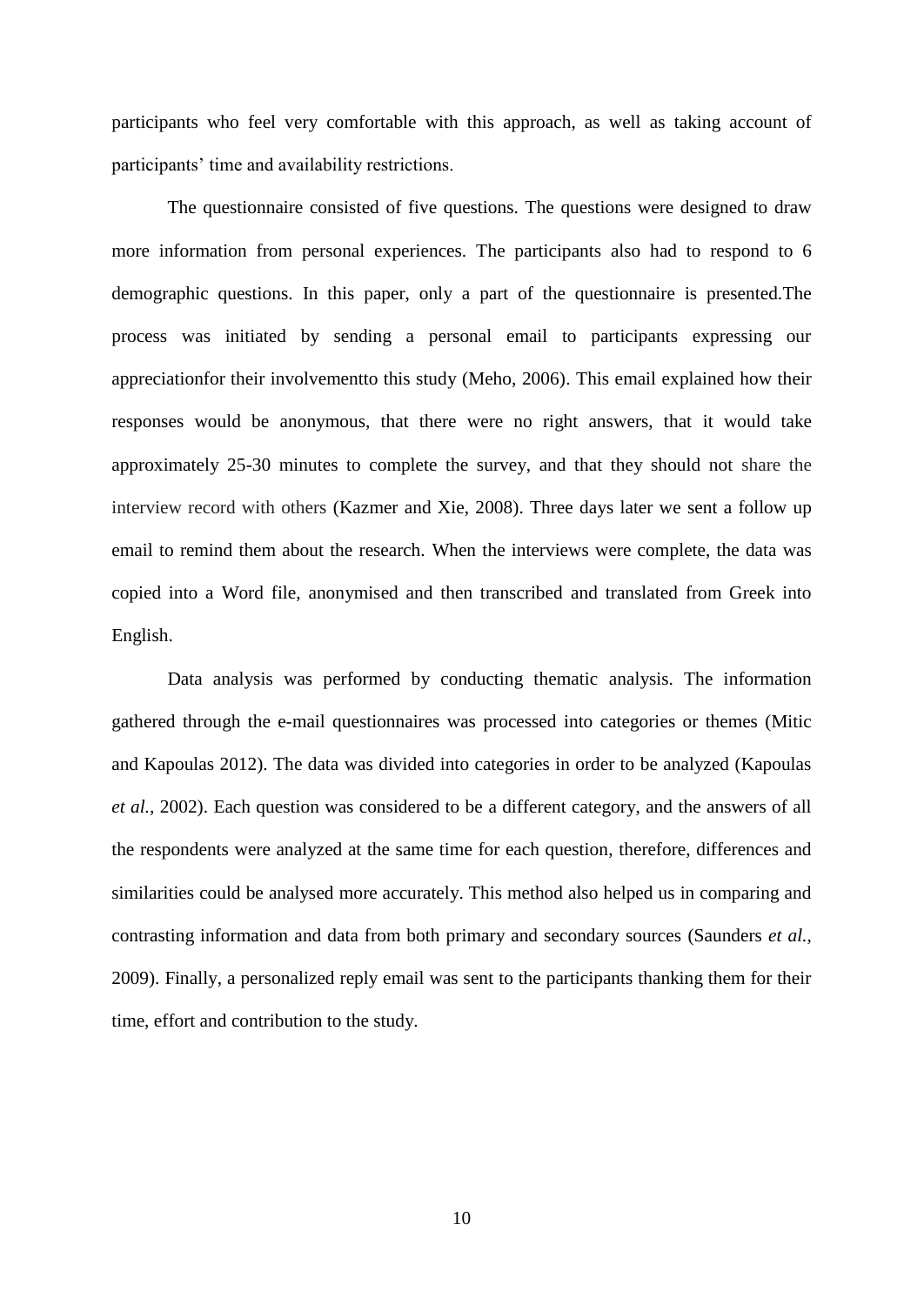## **Sample**

Eighty three (83) consumers aged from 18 to 35 years old participated. In terms of age distribution, 30 (36.1%) were from 18-23 and 22 (26.6%) aged 24-29, and 31 (37.3%) 30-35. Referring to gender, the majority, 46 (55.2%) were females while 37 (44.8%) were males. The sample divided almost equally between students and non-students. Forty participants (48.2%) were private college/university (undergraduate and postgraduate) students; 11 (13.3%) were public employees; 21 (25.2%) were professionals; and 11 (13.3%) respondents were dependent (housewives and unemployed). The vast majority, 66 (79.5%) were single while the rest 17 (20.5%) were married and 7 of them had children. Regarding the educational level of the non-student participants, 26 indicated that they had a bachelors degree, 12 a masters degree, and 5 a PhD.

# **Findings**

# *Counterfeiting as a phenomenon-knowledge and perceptions*

In terms of the participants' knowledge and perceptions about counterfeiting, the majority linked the term with "low cost", "low quality" and "black economy/illegal trade", which is in agreement with an extensive body of literature (i.e., Tom *et al*., 1998; Wilcox *et al.,* 2009). They also acknowledge that these products can be hazardous to health since they are produced in countries where the production costs are particularly low, and the quality of the ingredients is questionable.

"…*counterfeits are produced in China, which is a low cost production country and the products are of a very low quality and may pose a threat to our health...thus, I do not buy them and I prefer to buy original less known brands..."* (C4, male, 28, single, BSc, professional).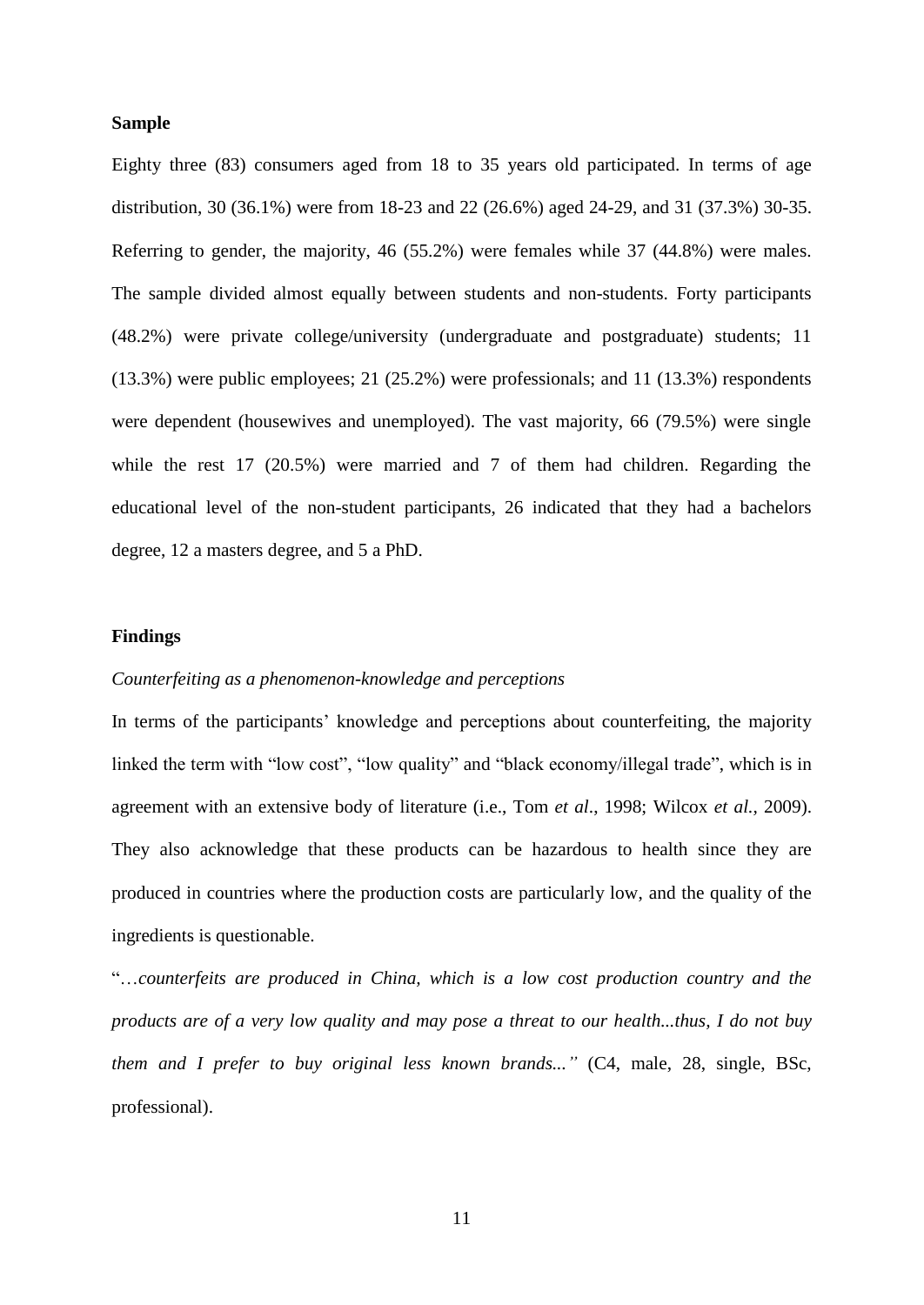This view supports the work of Van Kempen (2003) and contradicts the view of others (i.e., Jiang and Cova, 2012), who state that today many counterfeits have the same quality and even better durability than the genuine ones. Moreover, some respondents expressed their concerns about whether the genuine luxury brands that are sold in the regular stores or department stores are not counterfeits. In other words, they mentioned Bian's (2006) blur counterfeiting category. The following statement offers this perspective:

"..*I am not sure anymore whether what is sold in stores is genuine. It was on the news that a well-known expensive apparel retailer was selling counterfeits. Since then I have had this doubt …"* (C83, female, 22, single, student).

# *The impact of financial crisis on the expansion of counterfeiting*

All consumers seemed to realize that the practice is rather extensive in Greece. This is due to the economic crisis, which decreased consumers' purchasing power, and the lack of will from the authorities to resolve the problem, as it was noted:

*"….I can understand people that buy counterfeits. Especially, those that have seen their salary evaporate, or lost their job. It is logical. The thing that I do not understand is the apathy of the authorities, local and central. We pay so many taxes, and they are incompetent in terms of eliminating or reducing this phenomenon. Instead of putting taxes on citizens they should have eliminated counterfeiting, which costs the country many billions per year through tax evasion... "* (C52, Male, 34, single, MSc, professional-businessman).

"...*the phenomenon has increased due to the crisis because people cannot purchase expensive products like they used to. Counterfeit ones are sold at a very low price and provide the image of the original ones so consumers buy them*. ……*."* (C72, Female, 21, single, student)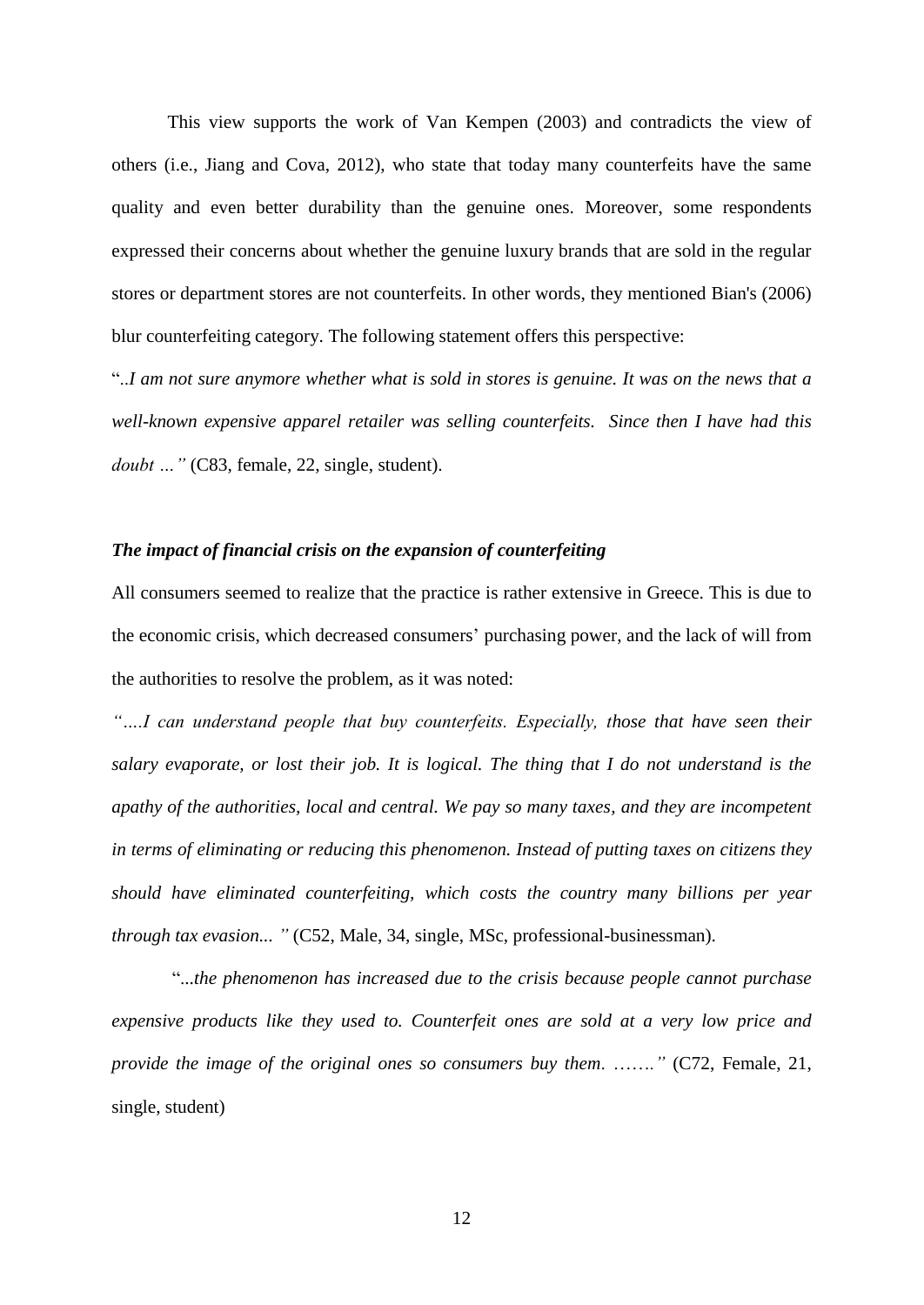"….*the financial crisis pushes people to purchase cheaper products in order to satisfy their needs. In terms of aesthetics, it is not that bad because holding a branded product can boost their mood. The consumer tries to satisfy his/her needs at the least possible cost*….*"* (C9, Male, 32, married, BSc, public employee).

# *Financial crisis and counterfeit purchasing behaviour*

Literature highlights that consumers have changed their buying patterns due to the economic crisis (i.e., Ang *et al.,* 2000; Nistorescu and Puiu, 2009). People have started to compare different products and purchases based on price and quality (Nistorescu and Puiu, 2009). Additionally, these changes in consumption behavior may be moderated by various personality characteristics such as the degree to which consumers are risk adverse, value conscious, and materialistic (Ang, 2001).

There were a significant number of respondents who do not buy counterfeits since they favor the quality and durability of the brands, and still continue to buy them, however, not as regularly or in the same quantities. Respondents stated with emphasis:

"…*I have never purchased counterfeits since I believe that 'you get what you pay for'. Even in this difficult period with financial stringencies, I prefer to buy brands because of their quality ……although, I have reduced my purchases significantly…I also believe that you are what you wear, not only what you eat! We cannot all be classy, or all be of the same social class, whether we like it or not …*" (C57, male, 35, single, PhD, professional)

*"I am studying classical music and opera and for that I have to maintain a certain image. My clothes have to be of good quality and not fake [counterfeit] in any way. The people that I deal with are classy and if I want to be part of the group I have to dress and behave in the same manner. I have to keep my image of my work as well, because any time I can be called for a job. Of course, the brands are expensive and I do not buy them very frequently, but I do*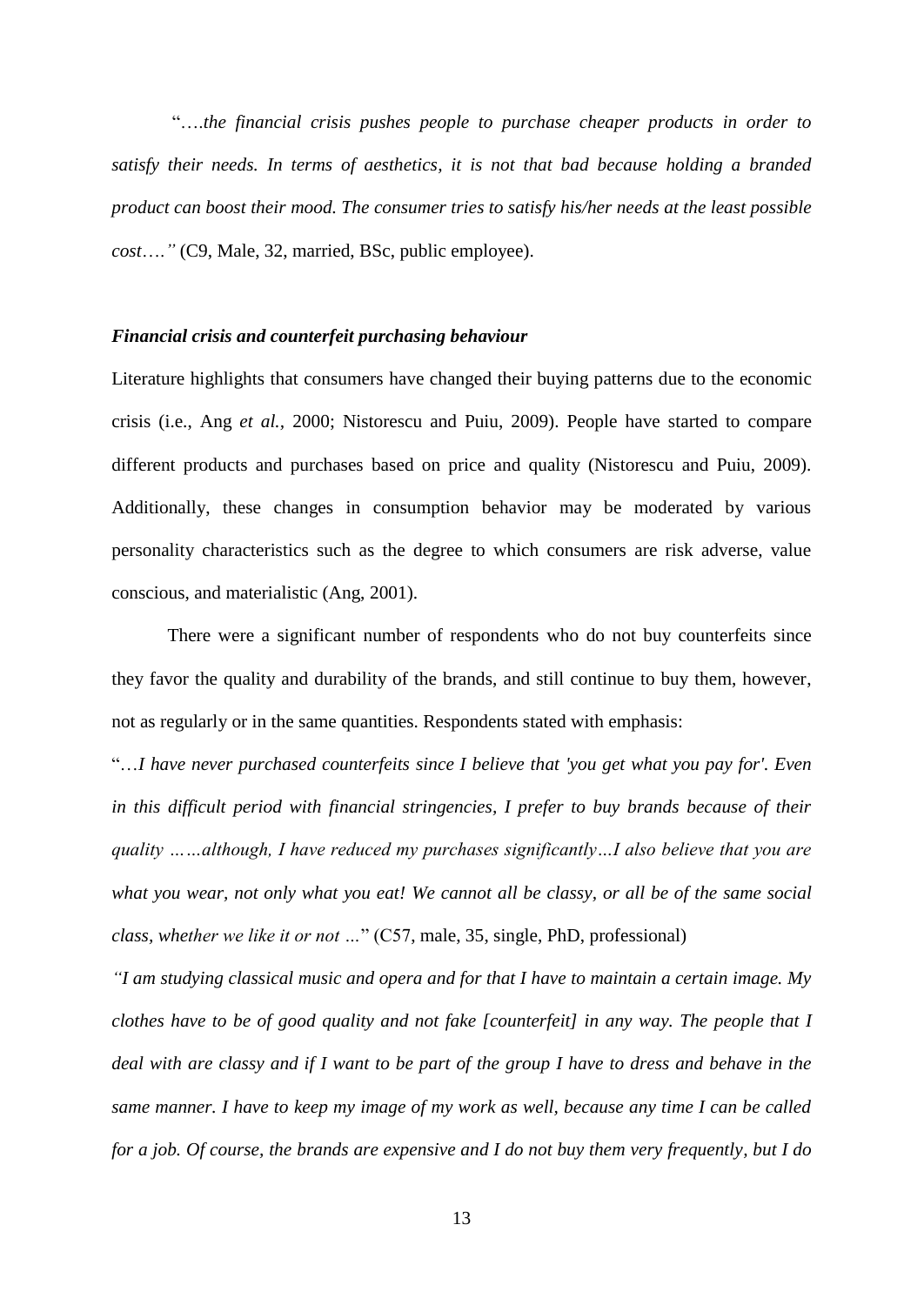not want to be embarrassed if someone of my social group thinks that I wear a *counterfeit ……..*" (C82, female, 30, single, student and professional singer).

According to some consumers, purchasing non-branded products is a much wiser choice in order to purchase good quality products at economical prices. Respondents claimed: "…*I do not buy brands because of their high prices or counterfeits because of their quality. I prefer to buy less known brands mainly local (Greek) because they have good quality and their prices are very reasonable. Besides that, in this economic crisis, I strongly believe that we have to support our own products, since the brands are of foreign origin and counterfeits do not contribute to the growth of our economy*" *(C66, male, 27, single, BSc, PhD student)* "…*there is no reason to purchase something of low quality just to have the brand, there are many delicate products which are not branded and can meet my expectations*" (C39, female, 23, single, BSc, unemployed).

*"I have not purchased counterfeit products. I have always purchased Greek brands, although they are less known, I consider them to be of high quality…….and in today's situation, I believe that everyone should purchase Greek brands, and not imported brands, to support the economy, which means that the money stays here and creates jobs…. If we had done that in the first place, we wouldnot have the Troika on our heads"* (C19, female, 28, single, MSc, public employee).

Also, consumers made a comparison with the attitudes they had in the past towards these products. The following extracts demonstrated this view:

"…*It is much easier now to purchase a counterfeit brand. In the past, because I had second thoughts, I didnot purchase them. Nowadays, I do not think about it*. *I just do it…*" (C23, Male, 25, single, MSc student).

"…..*I had not purchased counterfeits until now (economic crisis), since I could afford to buy original brands. However, now with the reduction in our salaries [mine and my husband's]*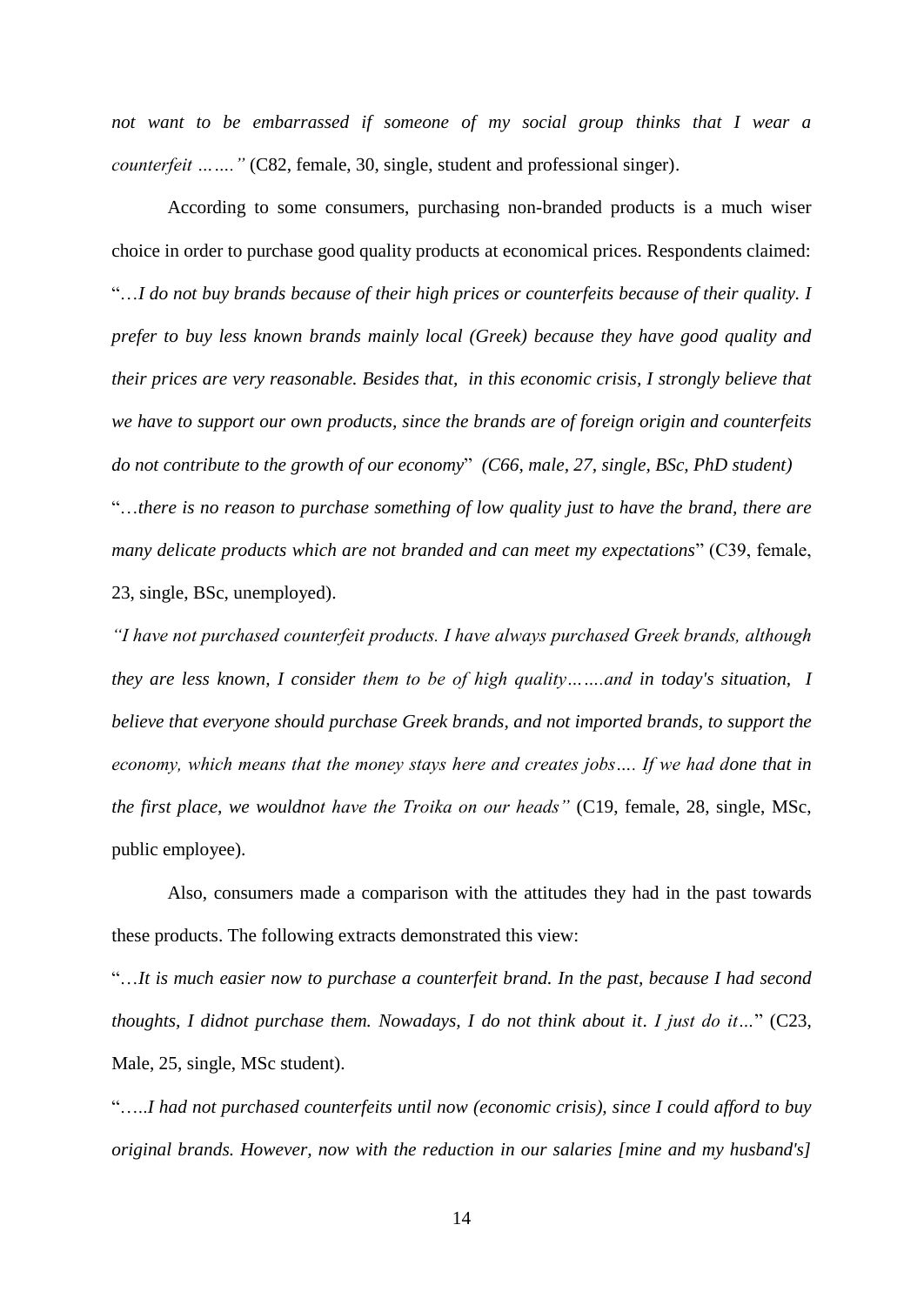*and the birth of our child, my husband and I, when we want to buy clothes or athletic shoes, sometimes buy counterfeits because of their prices. The majority of our money goes on the increased taxes and on the needs of our child …"* (C30, Female, 34, PhD, public employee).

On the contrary, some claim that the recession has had no impact on their buying behaviour, because those who have the rationale to purchase counterfeits will be willing to purchase them regardless of their financial situation. A participant stated with emphasis:

"…..*Personally*, *I purchase counterfeit apparel not only now, but years agobecause today is the era of 'what you show you are', and not what you really are. Nobody cares about people anymore. People care about what you wear, what you drive, where you go and whom you go*  with...*I* didnot make the rules, *I just play the game.*" (C47, female, BSc, 30, single, professional).

"…*I have been buying counterfeit clothes and sneakers since my teenage years mainly in order to be trendy and fashionable, and many times it was an impulse purchase. I think it is silly to buy some expensive clothes in order to follow the fashionevery year. Now with this economic crisis- each of myparents has lost about 30-40% of their salary- and I do not want to spend a lot of money on brands…*." (C33, female, 25, single, PhD student).

*"… I buy counterfeits, only. You are what you show you are. Lacoste from "laiki" (open-air market), but Lacoste"* (C26, 19, single, student).

#### *Consumer Typologies*

In qualitative research studies where the samples are smaller than the quantitative ones, it is not uncommon for consumer typologies to be developed based on qualitative findings (i.e., Angell *et al*., 2012; Green *et al*., 2014; Öberseder *et al.,* 2013). Based on this study's participants' responses on counterfeit buying behavior we divided the buyers and non-buyers into four sub-groups of consumers.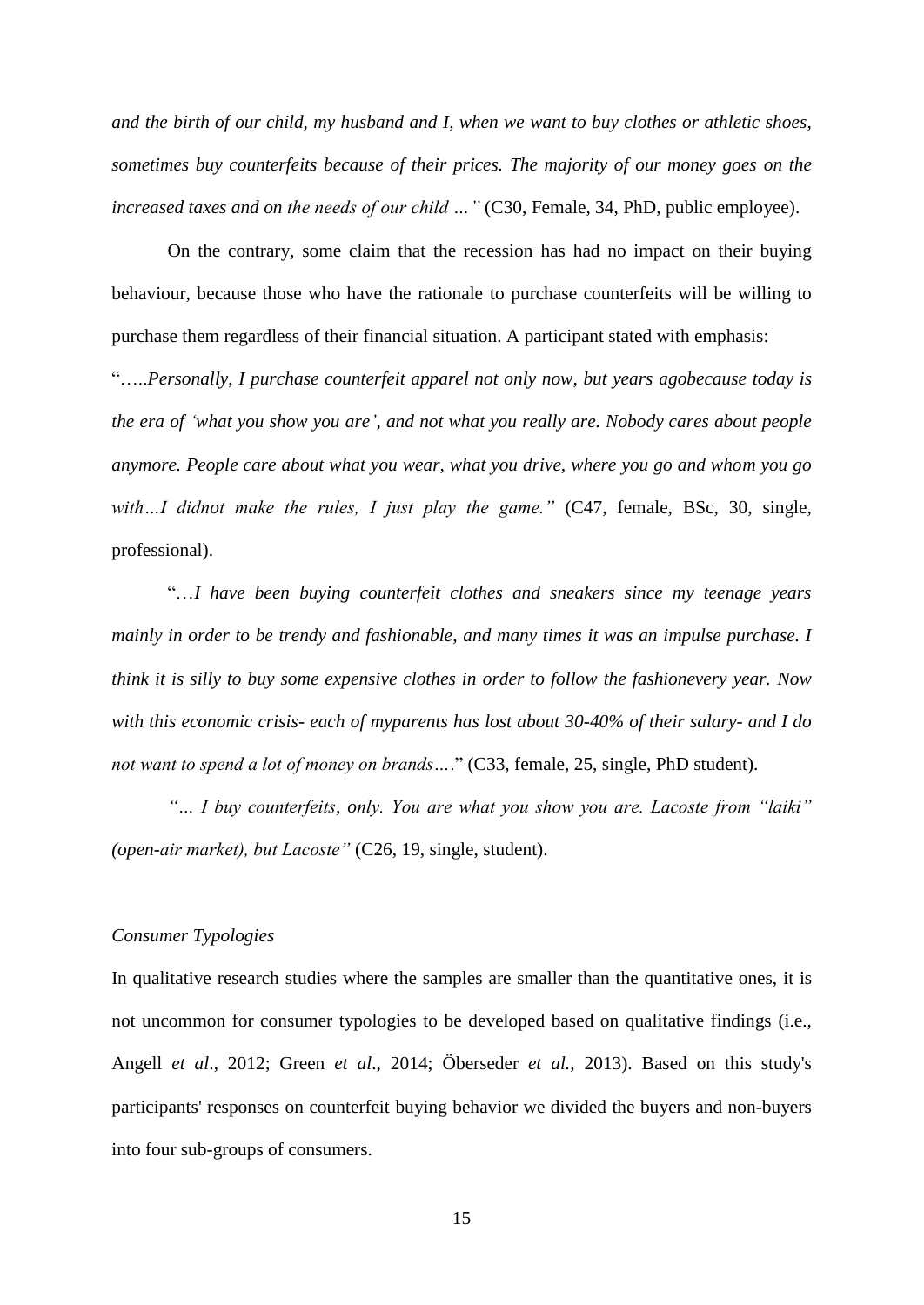- 1. *Brands' buyers*: Consumers who used to purchase genuine brands before the crisis and still resort to buying them and are critical of counterfeits. This segment mainly consists of men, single, 30+ years of age, who hold a master degree, and are professionals or businessman. They believe that what people wear reflects their identity.
- 2. *Unknown brand buyers*: Consumers who preferred unknown or less known brands and are not in favor of counterfeit products. This segment comprises of almost equal numbers of men and women, married and single, 27-32 years of age, civil servants or PhD students. This subgroup consisted of people who donot believe that clothes and shoes reflect their personality. They are not brand-attached, and thus marketing techniques do not seem to "touch" them. They can be considered to be "conscientious consumers" regarding national economic interest. They could be ethnocentric consumers.
- 3. *Counterfeit switchers*: These are consumers who used to buy brands but now have switched to counterfeits. This segment includes married, 28 years and older, public employees and dependents. They are the ones that have been "hit" more by the economic crisis, have experienced, or are afraid that they will experience, more salary cuts. For this reason, they are not willing to spend money on original brands, due to the cost, but neither are they willing to give up the image that brands shoes offer them.
- 4. *Counterfeit buyers*: Consumers who used to buy counterfeit products occasionally before the economic crisis and still buy them. This segment is mainly made up of university students, single, with ages ranging from 18-26. They are the apathy group who are fashion seekers, want to be "in" and in-style, and are accepted by their reference groups for their image. They 'are what they have', and are brand- attached.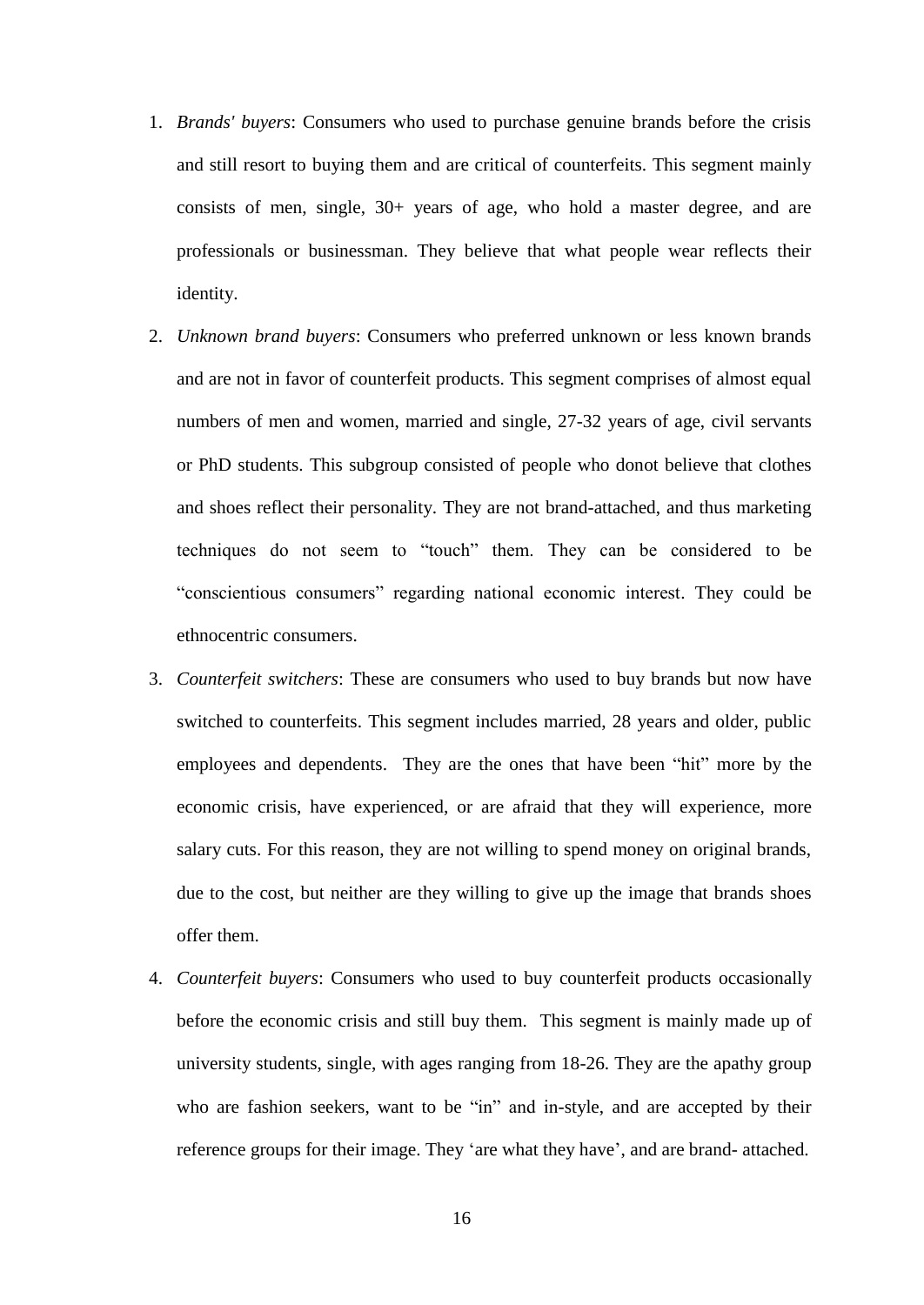### **Discussion-Conclusions**

The scope of this study, based in Greece during the economic crisis, was to explore the consumption of non-deceptive counterfeits (clothes and shoes) from consumers-members of Generation Y (younger and older) who had an upper medium to high income, and were third level educated. This was accomplished through qualitative research, specifically 83 e-mail asynchronous interviews. This research had a twofold objective. The first was to record generation Y consumers' knowledge and perceptions of counterfeit products. Findings revealed that generation Y are knowledgeable about the practices of counterfeiting and its consequences to the economy. Counterfeits are perceived as low priced, low quality products and in some instances harmful to health, these findings are in line with the literature (i.e., Gentry *et al.,* 2006; Tom *et al.,* 1998). Additionally, they consider the phenomenon to be widespread, not only because of the economic crisis and its effectson buying behaviour (i.e. people spend less on brands and try to satisfy more essential needs), but also due to how local authorities and central government do not take adequate measures to restrict or eradicate counterfeiting.

The second objective of the study was to explore Gen Yer's counterfeit purchasing behaviour during the economic crisis. Findings revealed that a significant number of participants have purchased non deceptive counterfeit clothes and shoes. The reasons given for these counterfeit purchases were their low price, image maintenance, and an interest in keeping up with fashion trends. The reasons for non-purchase were also image maintenance, acceptance by the reference groups, and an interest in purchasing good quality "unknown brands". Regarding this buying behaviour this study identified four distinctive groups of consumers: the '*brand buyers' who believe that what a person wears reflects their personality;* the *unknown brand buyers regarded as* the "conscientious consumers" regarding the national economic interest, the '*counterfeit switchers' who turned to counterfeit*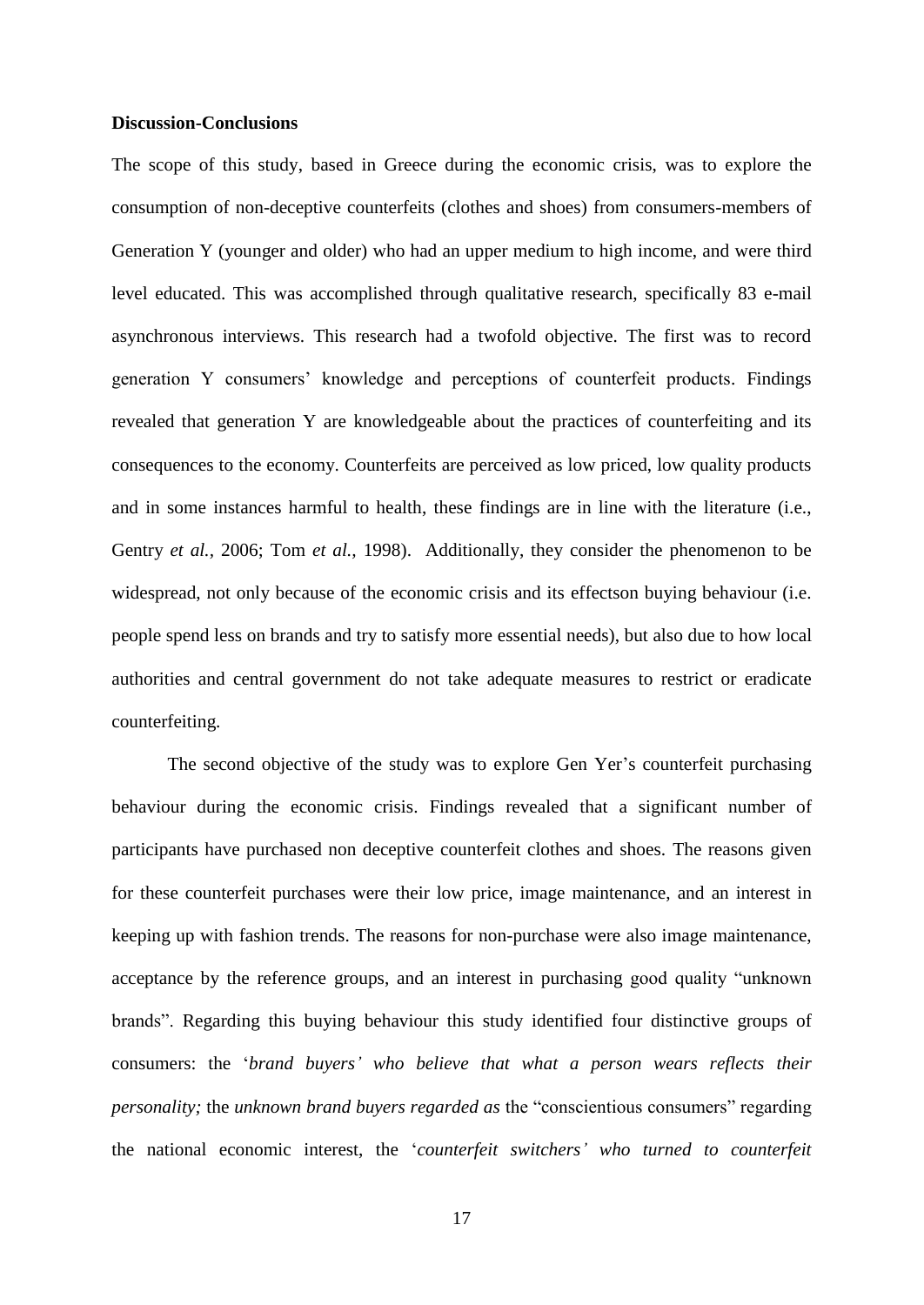*"substitutes" due to the low price but good image*, and the '*counterfeit buyers', the "in style" group*.

This research is important because, as far as we are aware, the study is original in many ways, and thus fills gaps in the existing literature. First of all, it deals with counterfeit purchasing behaviour in a period of economic crisis; secondly, it has as a sample, all the age range of Gen Y consumers, those in upper middle to high income brackets, and those who are highly educated. Thirdly, it is qualitative in nature, and lastly, it deals with a country – Greece, that because of its economic crisis, has been the focus of international media attention.

# **Implications**

The findings of this study have some implications for all the stakeholders in the marketplace; consumers, producers, retailers and the government. First of all, the local authorities and the government should be active and implement the law in order to protect legal trade and secure jobs in the retail sector. This way they can limit tax evasion from counterfeiting and can also protect consumers. Producers and retailers should join forces through communication campaigns in an effort to increase consumers' awareness about the benefits of legal trade for the economy and the prevention of job losses. Since consumers play a leading and growing role in the existence of counterfeit trade (Yoo and Lee, 2009), consumers' association campaigns and other non-government organizations would be very useful in informing and educating consumers in order to reduce the practice. Lastly, in all these cases, social media could be used since members of this generation are heavy internet users.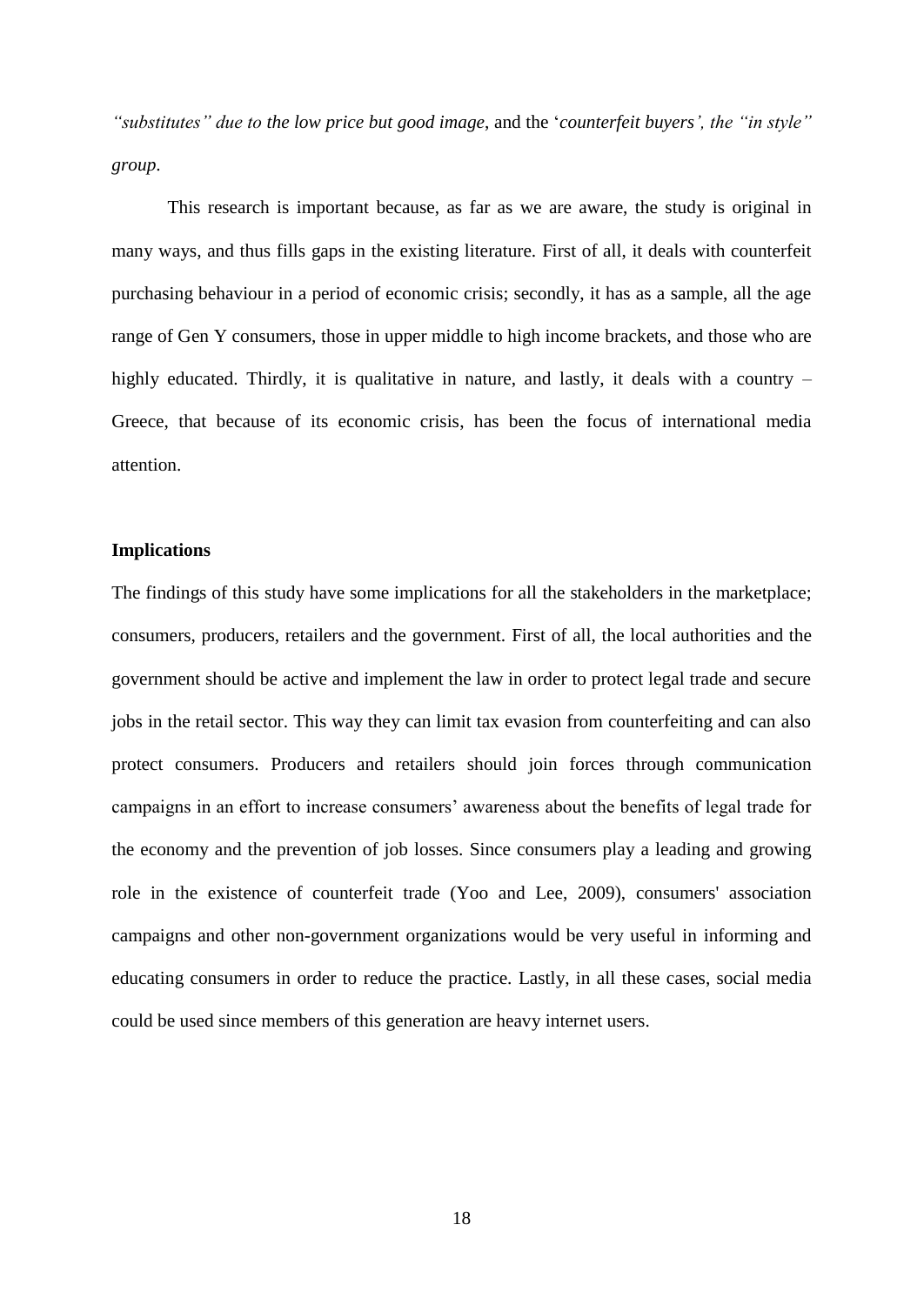## **Limitations and future research**

It is important to acknowledge some avoidable research limitations which offer prospects for further research. This study was qualitative in nature and the focus was explicitly on obtaining depth of understanding rather than generalization. The sample used in this study was adequate for the purposes of this study and allowed reasonable conclusions to be drawn; however, it cannot be considered representative of all Greek consumers of generation Y. Future studies should include larger samples in terms of size and geography and quantitative measures should be employed to strengthen the current findings. Also, since the focus was only on Generation Y and non-deceptive apparels, other potential studies should include consumers from different generation cohorts in order to present a more complete picture of buying behavior and counterfeits during an economic crisis period.

Additionally, further research studies could attempt a more in-depth analysis in order to identify more internal psychological factors that influence and shape purchasing behaviour. Furthermore, this research could be expanded to investigate the extent to which the new living conditions imposed by the new economy have affected consumers' behaviour. Finally, it is important that studies be undertaken in other countries that experience an economic crisis in order to build on the current findings.

## **References**

- Ajzen, I. (1991), "The theory of planned behavior", *Organizational Behavior and Human Decision Processes,* Vol. 50 No. 2, pp. 179-211.
- Ang, S.H., Leong, S.M. and Kotler, P. (2000), "The Asian apocalypse: crisis marketing for consumers and businesses", *Long Range Planning,* Vol. 33 No. 1, pp. 97-119.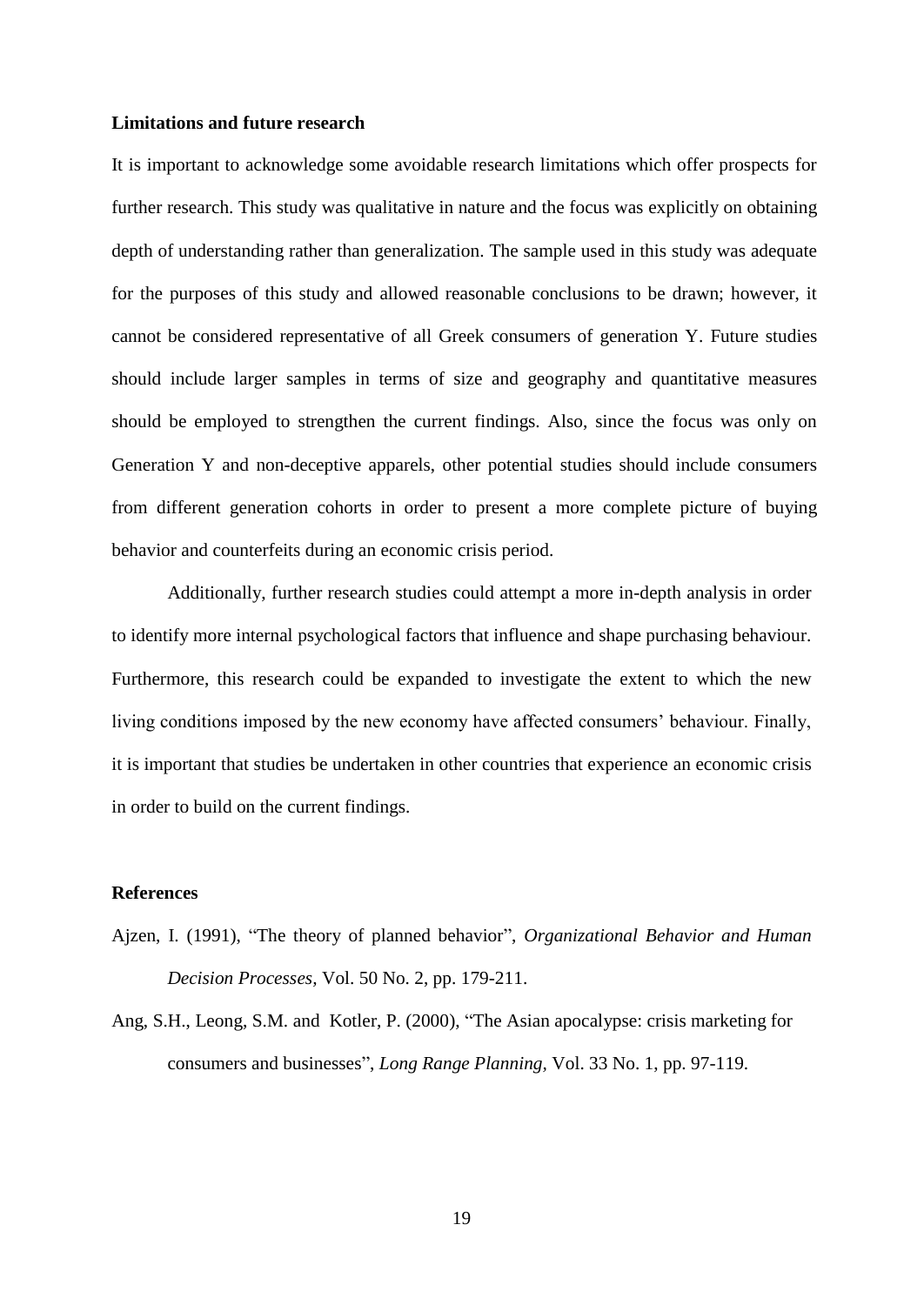- Ang, S.H., Cheng, P.S., Lim, E.A.C. and Tambyah, S.K. (2001), "Spot the difference: consumer responses towards counterfeits", *Journal of Consumer Marketing,* Vol. 18 No. 3, pp. 219-235.
- Ang, S.H. (2001), "Personality influences on consumption: insights from the Asian economic crisis", *Journal of International Consumer Marketing,* Vol. 13 No. 1, pp. 5- 20.
- Angell, R., Megicks, P., Memery, J., Heffernan, T. and Howell, K. (2012), "Understanding the older shopper: A behavioural typology", *Journal of Retailing and Consumer Services*, Vol. 19, No. 2, pp. 259–269.
- Aquino, J. (2012), "Gen Y: the next generation of spenders", *CRM Magazine,* Vol. 16 No*.* 2, pp. 20-23.
- Bakewell, C. and Mitchell, V-W. (2003), "Generation Y female consumer decision-making styles", *International Journal of Retail & Distribution Management,* Vol. 31 No. 2, pp. 95-106.
- Bian, X. (2006), "An examination of factors influencing the formation of the consideration set and consumer purchase intention in the context of non-deceptive counterfeiting", *PhD Thesis*, University of Glasgow.
- Bian, X, and Veloutsou, C. (2007), "Consumers' attitudes regarding non-deceptive counterfeit brands in the UK and China", *Journal of Brand Management,* Vol. 14 No. 3, pp. 211-222.
- Bian, X, and Moutinho, L. (2011), "Counterfeits and branded products: effects of counterfeit ownership", *Journal of Product & Brand Management,* Vol. 20 No*.* 5, pp. 379–393.
- Beirne, M. and Howe, N. (2008), "Generation Gab", *Brandweek*, June 30, p. 16.
- Belk, R.W., Devinney, T. and Eckhardt, G. (2005), "Consumer ethics across cultures", *Consumption Markets & Culture,* Vol. 8 No. 3, pp. 275-289.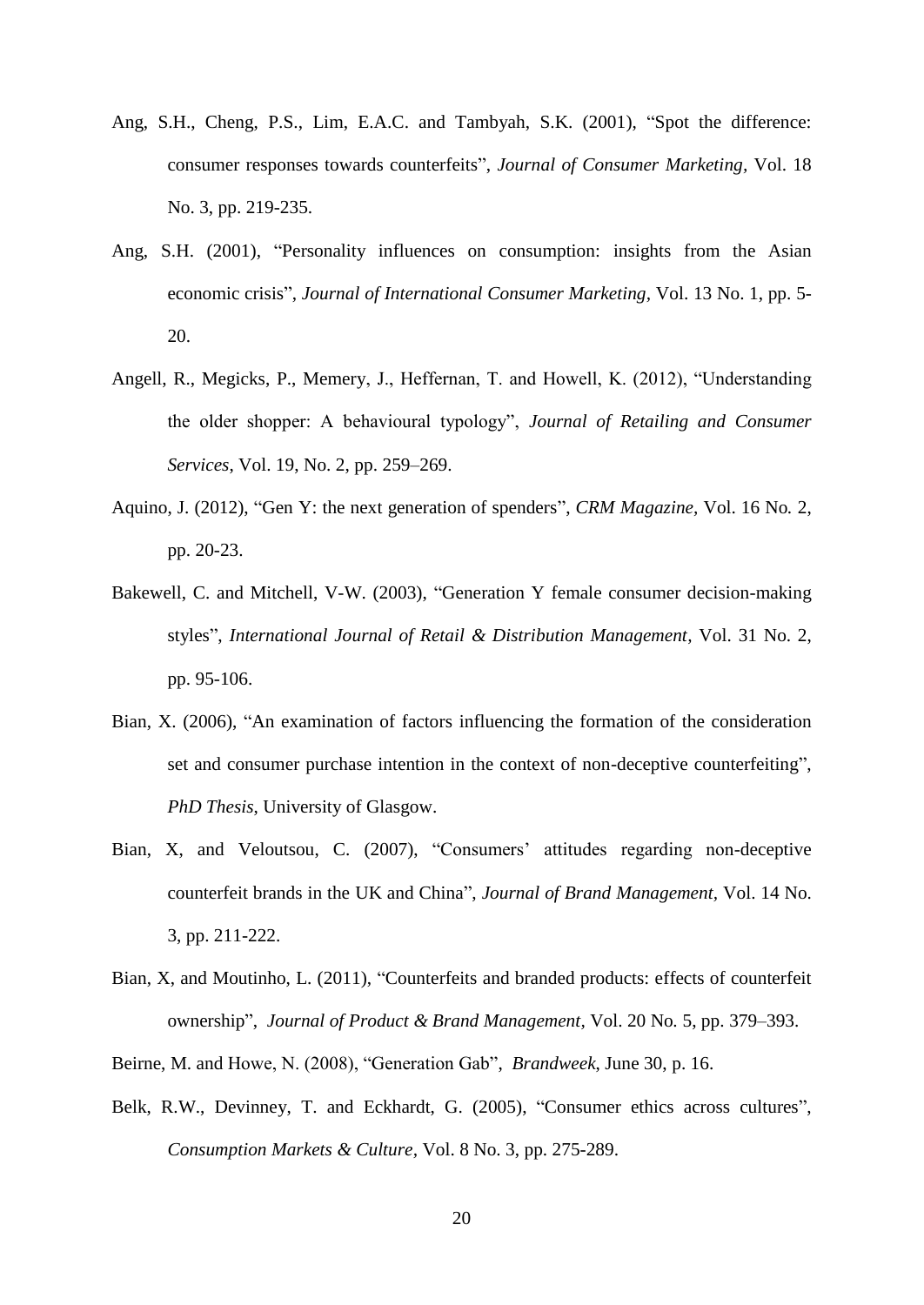- Bloch, P.H, Bush, R.F. and Campbell, L. (1993), "Consumer `accomplices' in product counterfeiting: a demand-side investigation", *Journal of Consumer Marketing,* Vol. 10 No. 4, pp. 27-36.
- Bryman, A. and Bell, E. (2011), *Business Research Methods*, 3rd ed., Oxford University Press, Oxford.
- Burns, E. (2010), "Developing email interview practices in qualitative research", *Sociological Research Online*, 15. [http://www.socresonline.org.uk/15/4/8.html.](http://www.socresonline.org.uk/15/4/8.html)
- Casola, L., Kemp, S. and Mackenzie, A. (2009), "Consumer decisions in the black market for stolen or counterfeit goods", *Journal of Economic Psychology,* Vol. 30 No. 2, pp. 162-171.
- Creswell, J.W. (2009), *Research Design. Qualitative, Quantitative, and Mixed Methods Approaches,* 3rd ed., Sage Publications, Thousand Oaks, CA.
- [Dabilis,](http://greece.greekreporter.com/author/andy/) A. (2013), "Austerity cuts Greek household income 38%", February 7, 2013*,*  available at: greece.greekreporter.com/ (accessed 20 June 2013).
- Durvasula, S. and Lysonski, S. (2008), "A double-edged sword: understanding vanity across cultures", *Journal of Consumer Marketing,* Vol. 25 No. 4, pp. 230-244.
- Eastman, J.K. and Liu, J. (2012), "The impact of generational cohorts on status consumption: an exploratory look at generational cohort and demographics on status consumption", *Journal of Consumer Marketing,* Vol. 29 No. 2, pp. 93-102.
- Eisend, M. and Schuchert-Güler, P. (2006), "Explaining counterfeit purchases: a review and preview", *Academy of Marketing Science Review*, No. 12 Available: <http://www.amsreview.org/articles/eisend12-2006.pdf>
- European Commission. (2012), "Report on EU customs enforcement of intellectual property rights Results at the EU border 2012", available at: [http://ec.europa.eu/taxation\\_](http://ec.europa.eu/taxation_customs/resources/documents/customs/customs_controls/counterfeit_piracy/statistics/2013_ipr_statistics_en.pdf)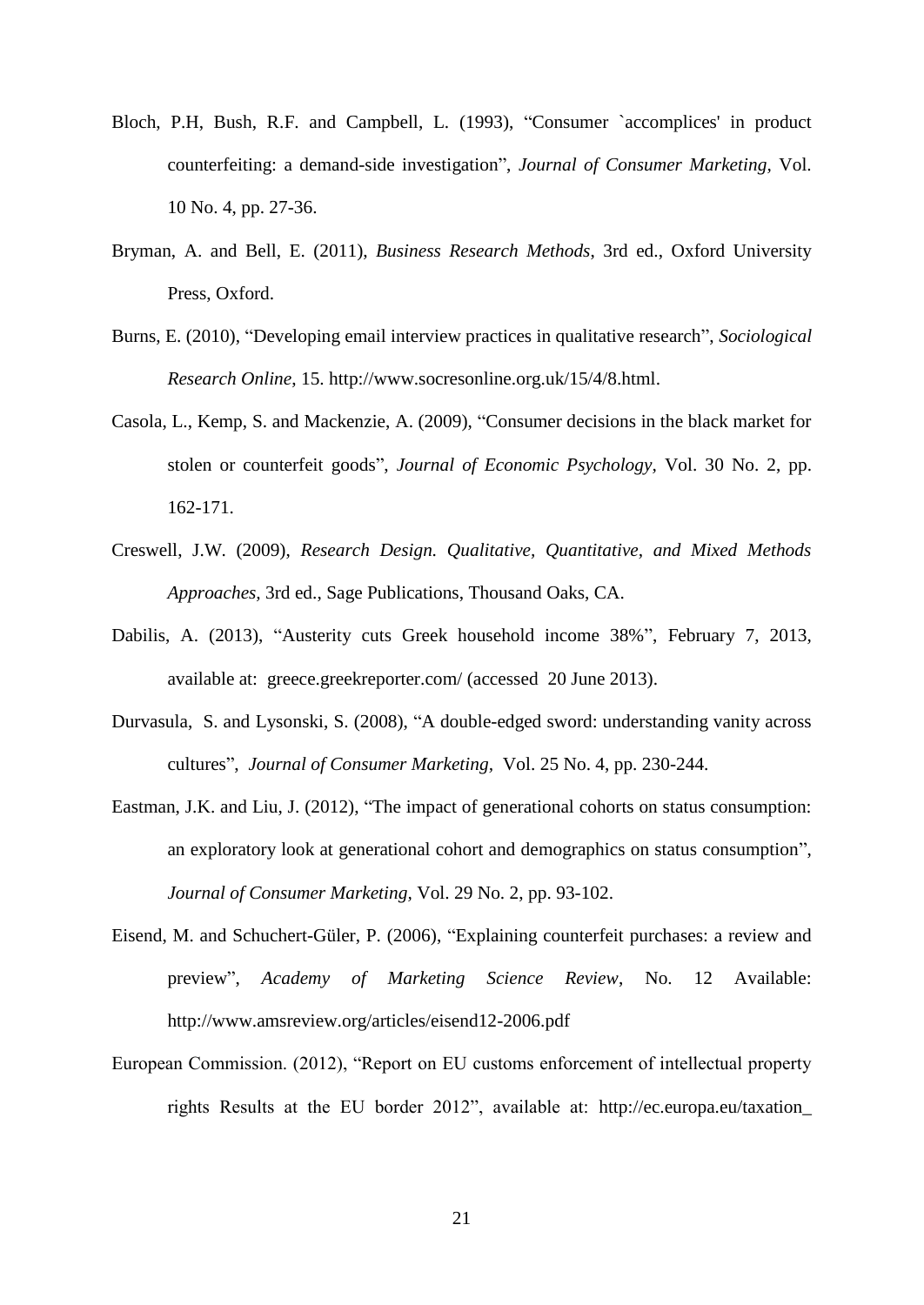[customs/resources/documents/customs/customs\\_controls/counterfeit\\_piracy/statistics/](http://ec.europa.eu/taxation_customs/resources/documents/customs/customs_controls/counterfeit_piracy/statistics/2013_ipr_statistics_en.pdf) 2013 ipr\_statistics\_en.pdf (accessed 6 February 2014).

- Fernandes, C. (2013), "Analysis of counterfeit fashion purchase behaviour in UAE", *Journal of Fashion Marketing and Management,* Vol. 17 No. 1, pp. 85-97.
- Fernandez, P.R. (2009), "Impact of branding on gen Y's choice of clothing", *Journal of the South East Asia Research Centre for Communications and Humanities,* Vol. 1 No. 1, pp. 79-95.
- Fishbein, M. and Ajzen, I. (1975), *Belief, Attitude, Intention and Behavior: An Introduction to Theory and Research*, Addison-Wesley, Reading, MA.
- Fortmann, C. (2011), "Counterfeiting trends and litigation shaping the licensing industry in Europe", *IP Litigator,* Vol. 17 No. 2, pp. 20-29.
- Gentry, J.W., Putrevu, S., Shultz, C. and Commuri, S. (2001), "How now Ralph Lauren? The separation of brand and product in a 'counterfeit culture'", *Advances in Consumer Research,* Vol. 28, pp. 258-265.
- Gentry, J.W., Putrevu, S. and Shultz, II C. (2006), "The effects of counterfeiting on consumer search", *Journal of Consumer Behaviour,* Vol. 5 No. 3 , pp. 245-256.
- Gheorghe, C.A. and Madar, A. (2008), "The counterfeit of the products-the topical provocation for Romania and European Union", In *Proceedings* of *international conference on applied economics–ICOAE*, Kastoria, Greece, 15-17 May, 2008, pp. 339-342.
- Green, T., Tinson, J. and Peloza, J. (2014), "Giving the gift of goodness: an exploration of socially responsible gift-giving", *Journal of Business Ethics*, doi: 10.1007/s10551- 014-2076-01-16.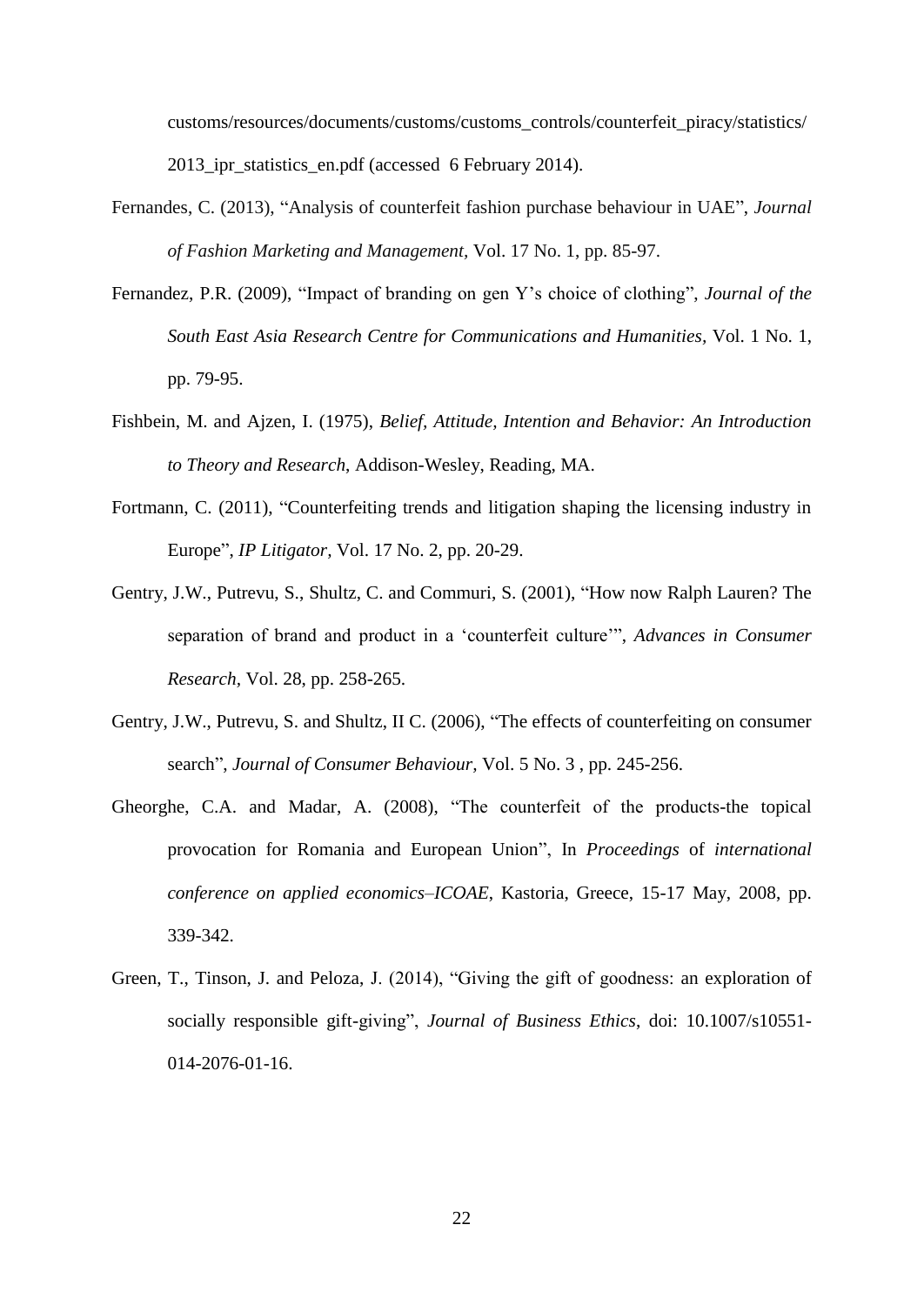- Greenberg, K. (2011), "Study: Gens X, Y rely on research, less on loyalty", Mediapost, February 7, available at: www.mediapost.com/publications/?fa¼Articles.showArticle &art\_aid¼144338&nid¼123452# (accessed 30 May 2012).
- Grossman, G. and Shapiro, C. (1988), "Foreign counterfeiting of status goods", *Journal of Economics,* Vol. 103 No. 1, pp. 79-100.
- GRReporter. (2012), "20,202 euro was the average income of a Greek family in 2011", available at: http://www.grreporter.info/en/20202 euro was average income greek\_family\_2011/7604#sthash.RTo2CbdV.dpuf (accessed 1 August 2013).
- Hamelin, N., Nwankwo, S. and El Hadouch, R. (2013), "'Faking brands': consumer responses to counterfeiting", *Journal of Consumer Behaviour,* Vol. 12 No. 3, pp. 159– 170.
- Hieke, S. (2010), "Effects of counterfeits on the image of luxury brands: an empirical study from the customer perspective", *Journal of Brand Management,* Vol. 18 No. 2, pp. 159-173
- Holtshausen, T. and Styrdom, J. (2006), "Generation Y consumers: behavioral patterns of selected South African students", *The Business Review Cambridge,* Vol. 5 No. 1, pp. 314–318.
- International Trademark Association. (n.d), "Fact sheets protecting a trademark", available at:<http://www.inta.org/TrademarkBasics/FactSheets/Pages/Counterfeiting.aspx> (accessed 6 February 2014)
- Jiang, L. and Cova, V. (2012), "Love for luxury, preference for counterfeits–A qualitative study in counterfeit luxury consumption in China", *International Journal of Marketing Studies,* Vol. 4 No. 6, pp. 1-9.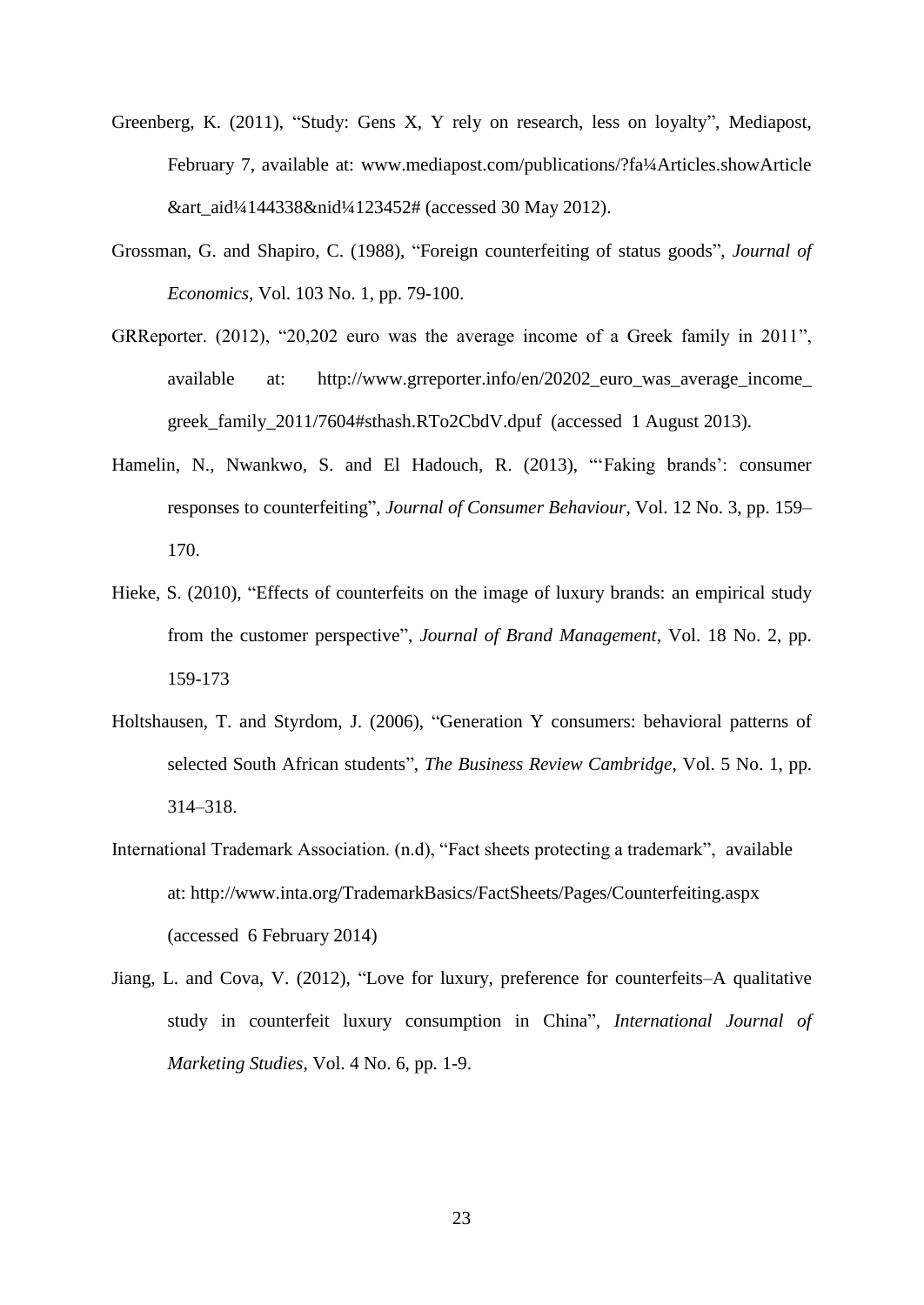- Kapoulas, A., Murphy, W. and Ellis, N. (2002), "Say hello, wave goodbye: missed opportunities for electronic relationship marketing within the financial services sector", *International Journal of Bank Marketing,* Vol. 20 No.7, pp. 302-310.
- Kasl Kollmanová, D. (2012), "Fake product? Why not! Attitudes toward the consumption of counterfeit goods in CEE as shown on the example of Slovakia", *Central European Business Review,* No. 2, pp. 23-28.
- Kazmer, M.M. and Xie, B. (2008), "Qualitative interviewing in internet studies: playing with the media, playing with the method", *Information, Communication & Society,* Vol. 11 No. 2, pp. 257-278.
- Kohlberg, L. (1976), "Moral stages and moralization: the cognitive development approach", in Lickona, T. (Ed.), *Moral Development and Behavior: Theory, Research and Social Issues*, Holt, Rhinehart & Winston, New York, NY, pp. 31-53.
- Littman, S. (2008), "Welcome to the new Millennials", *Response Magazine*, May 1, pp. 74- 80.
- Lodes, M. and Buff, C.L. (2009), "Are generation Y (Millennial) consumers brand loyal and is their buying behavior affected in an economic recession? A preliminary study", *Journal of Academy of Business and Economics,* Vol. 9 No. 3, pp. 127-135.
- Marcketti, S.B. and Shelly, M.C. (2009), "Consumer concern, knowledge and attitude towards counterfeit apparel products", *International Journal of Consumer Studies,* Vol. 33 No. 3, pp. 327-337.
- Markow, D. (2005), "Children's reactions to tragedy", *Young Consumers: Insight and Ideas for Responsible Marketers,* Vol. 6 No. 2, pp. 8-10.
- Matsaganis, M. and Leventi, C. (2011), *The distributional impact of the crisis in Greece*, EUROMOD Working Paper, No. EM3/11.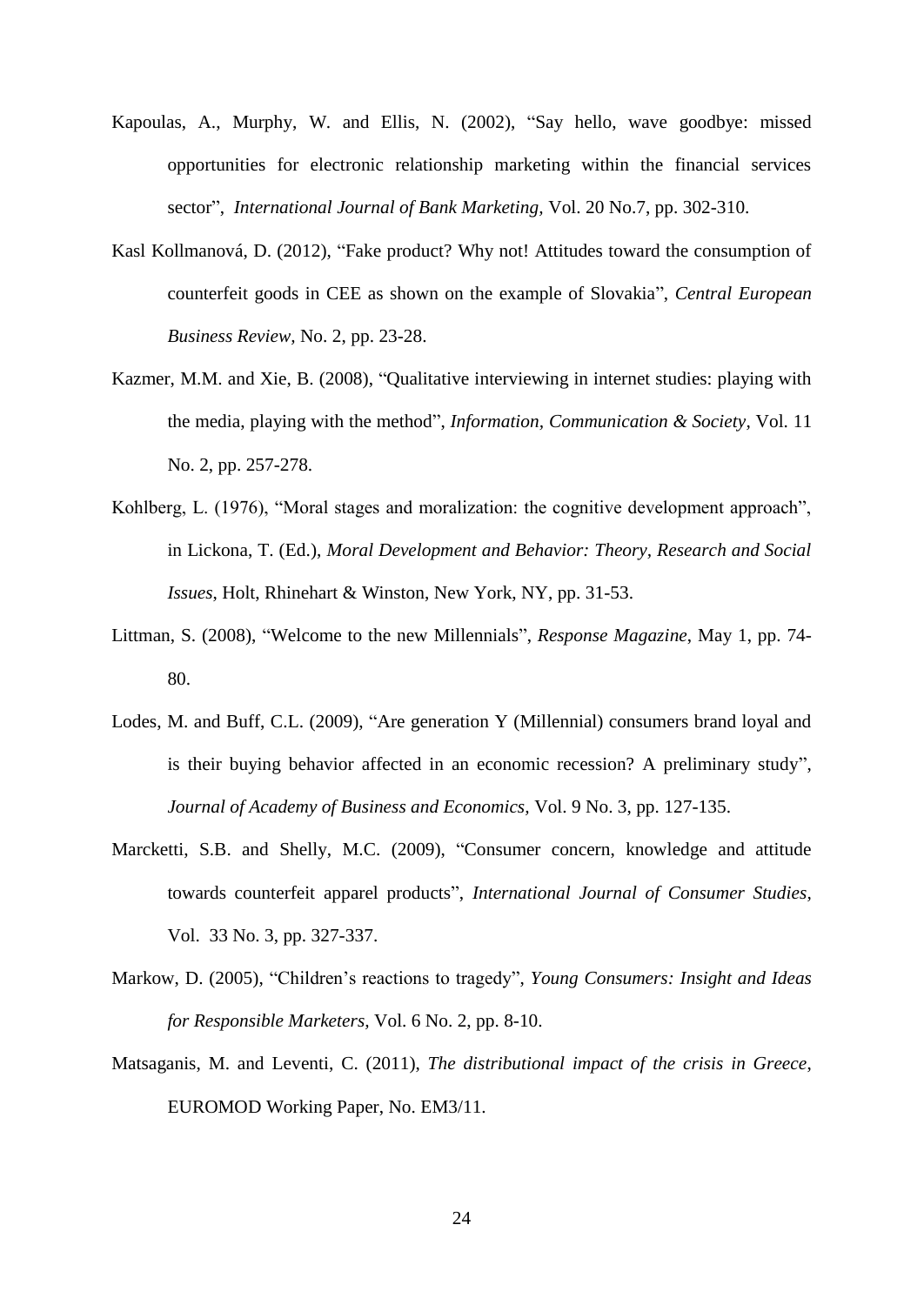- Meho, L. (2006), "E-Mail interviewing in qualitative research: a methodological discussion", *Journal of the American Society for Information Science and Technology,* Vol. 57 No. 10, pp. 1284-1295.
- Mitic, M. and Kapoulas, A. (2012), "Understanding the role of social media in bank marketing", *Marketing Intelligence and Planning,* Vol. 30 No. 7, pp. 668-686.
- Nia, A. and Zaichkowsky, J.L. (2000), "Do counterfeits devalue the ownership of luxury brands?", *Journal of Product and Brand Management,* Vol. 9 No.7, pp. 485-497.
- Nistorescu, T. and Puiu, S. (2009), *Marketing strategies used in crisis - case study*, MPRA Paper 17743, University Library of Munich, Germany.
- Norum, P.S. and Cuno, A. (2011), "Analysis of the demand for counterfeit goods", *Journal of Fashion Marketing and Management,* Vol. 15 No. 1, pp. 27-40.
- Öberseder, M., Schlegelmilch, B.B. and Murphy, P.E. (2013), "CSR practices and consumer perceptions", *Journal of Business Research,* Vol. 66, pp.1839-1851.
- Olorenshaw, R. (2011), "Luxury and the recent economic crisis", *Vie & Sciences de l' Entreprise,* Vol. 2 No. 188, pp. 72-90.
- Penz, E. and Stottinger, B. (2005), "Forget the "real" thing- take the copy! An exploratory model for the volitional purchase of counterfeit products", *Advances in Consumer Research,* Vol. 32, pp*.* 568-557.
- Perez, M.E., Castaño, R. and Quintanilla, C. (2010), "Constructing identity through the consumption of counterfeit luxury goods", *Qualitative Market Research: An International Journal,* Vol. 13 No. 3, pp. 219-235.
- Phau, I., Sequeria. M., and Dix. S. (2009), "To buy or not to buy a "counterfeit" Ralph Laurent Polo shirt", *Asia-Pacific Journal of Business Administration,* Vol. 1 No. 1, pp. 68-80.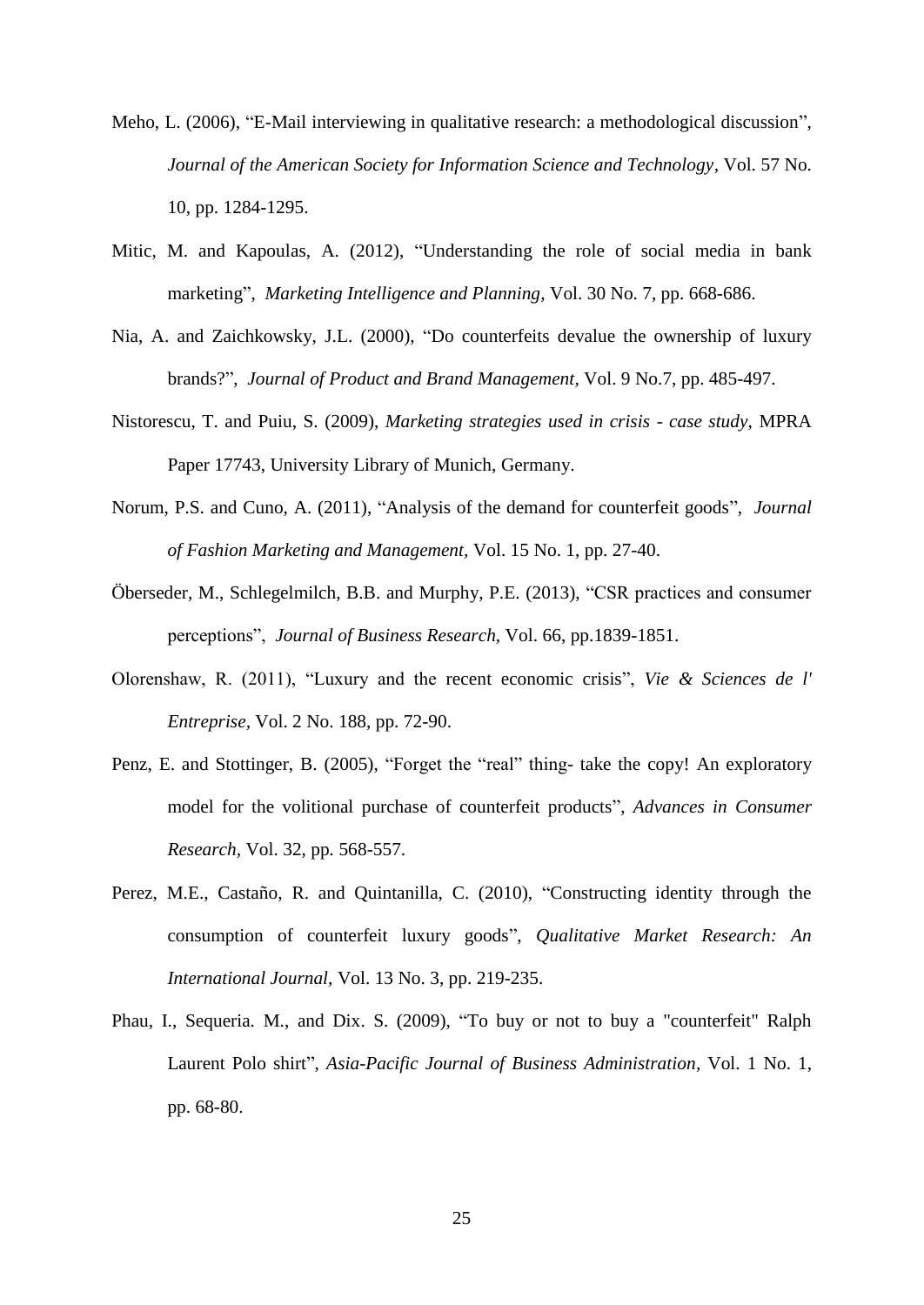- Phillips, C. (2007), "Millennials: clued in or clueless?", *Advertising Age,* Vol. 78 No. 46, pp. 12-13.
- Rathnayake, C.V. (2011), "An empirical investigation of fashion consciousness of young fashion consumers in Sri Lanka", *Young Consumers: Insight and Ideas for Responsible Marketers,* Vol. 12 No. 2, pp. 121-132.
- Rutter, J. and Bryce, J. (2008), "The consumption of counterfeit goods here be pirates", *Sociology,* Vol. 42 No. 6, pp. 1146-1164.
- Saunders, M.N.K., Lewis, P. and Thornhill, A. (2009), *Research Methods for Business Students*, 5th ed., Pearson, Harlow, UK.
- Schneider, F. (2013), "The shadow economy in Europe, 2013", available at: http://www.atkearney.com//documents/10192/1743816/The+Shadow+Economy+in+ Europe+2013.pdf/42062924-fac2-4c2c-ad8b-0c02e117e428 (accessed 6 February 2014).
- Shoham, A., Ruvio, A. and Davidow, M. (2008), "(Un)ethical consumer behavior: Robin Hoods or plain hoods?", *Journal of Consumer Marketing,* Vol. 25 No. 4, pp. 200- 210.
- Staake, T.R., Thiesse, F. and Fleisch, E. (2012), "Business strategies in the counterfeit market", *Journal of Business Research,* Vol. 65 No. 5, pp. 658–665.
- Staake, T., Thiesse, F. and Fleisch, E. (2009), "The emergence of counterfeit trade: A literature review", *European Journal of Marketing,* Vol. 43 No. 3-4, pp. 320-349.
- Stravinskiene, J., Dovaliene, A. and Ambrazeviciute, R. (2013), "Factors influencing intent to buy counterfeits of luxury goods", *Economics and Management*, Vol. 18 No. 4, pp. 761-768.
- Taylor, S. and Cosenza, R. (2002), "Profiling later aged female teens: mall shopping behavior and clothing choice", *Journal of Consumer Marketing,* Vol. 19 No. 5, pp. 393-408.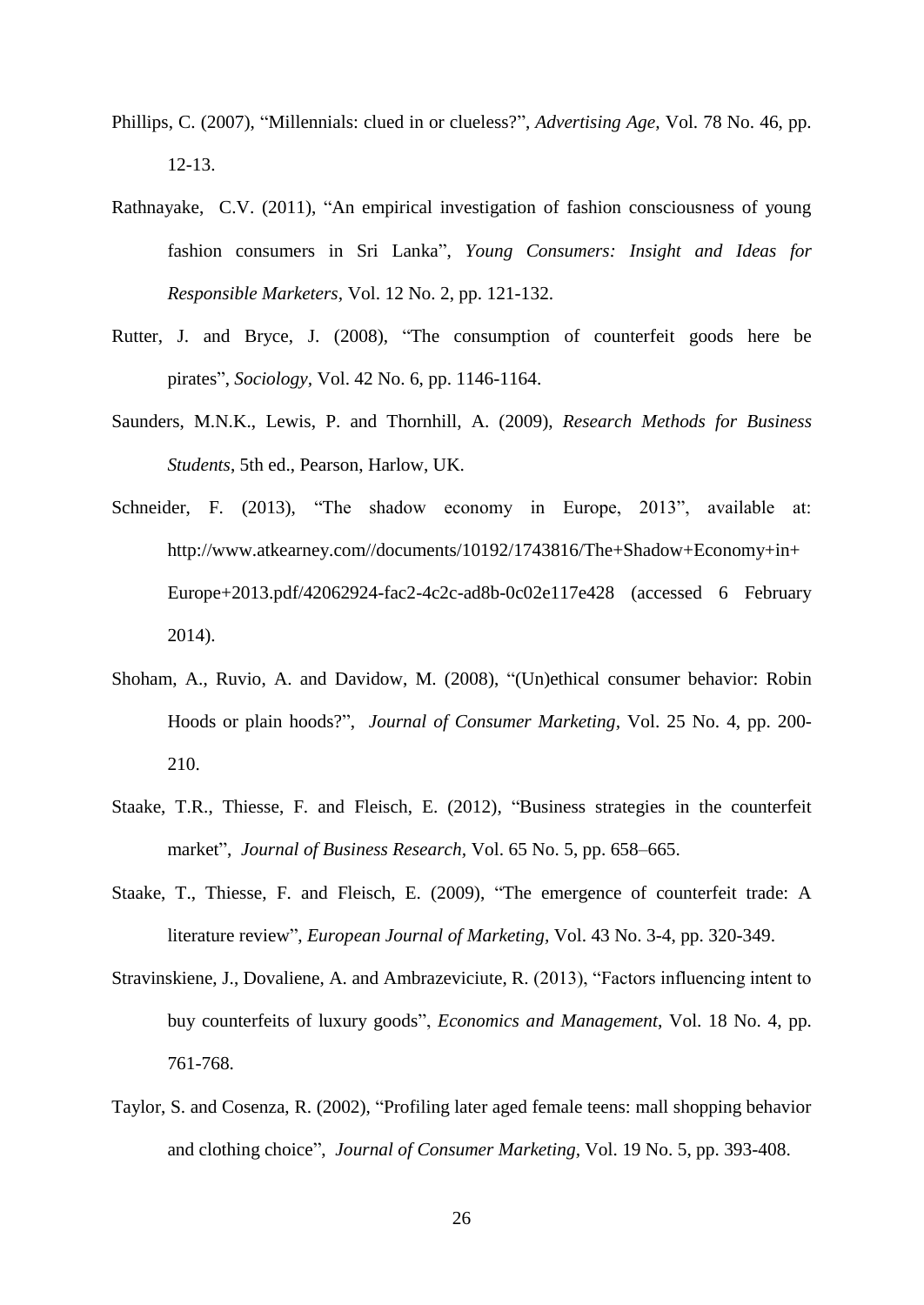- Telidis, C. (2009), "They filled the market with counterfeits", Ethnos.gr, 14 August 2009, available at: <http://www.ethnos.gr/article.asp?catid=22770&subid=2&pubid=5310818> (accessed July 2013).
- Tom, G., Garibaldi, B., Zeng, Y. and Pilcher, J. (1998), "Consumer demand for counterfeit goods", *Psychology & Marketing,* Vol. 15 No. 5, pp. 405-421.
- Tsui, B, and Hughes, L.Q. (2001), "Generation next", *Advertising Age,* Vol. 72 No. 3, pp. 14- 16.
- Twenge, J.M. and Campbell, S.M. (2008), "Generational differences in psychological traits and their impact on the workplace", *Journal of Managerial Psychology,* Vol. 23 No. 8, pp. 862-877.
- Van Kempen, L. (2003), "Fooling the eye of the beholder: deceptive status signalling among the poor in developing countries", *Journal of International Development*, Vol. 15 No. 2, pp. 157-177.
- Veloutsou, C. and Bian, X. (2008), "A cross-national examination of consumer perceived risk in the context of non-deceptive counterfeit brands", *Journal of Consumer Behaviour,* Vol. 7 No. 1, pp. 3-20.
- Wiedmann, K-P, Hennigs, N, Klarmann, C. (2012), "Luxury consumption in the trade-off between genuine and counterfeit goods: what are the consumers' underlying motives and value-based drivers?", *Journal of Brand Management,* Vol. 19 No. 7, pp. 544- 566.
- Wilcox, K., Kim, H.M. and Sen, S. (2009), "Why do consumers buy counterfeit luxury brands?", *Journal of Marketing Research,*Vol. 46 No. 2, pp. 247-259.
- Williams, K.C. and Page, R.A. (2011), "Marketing to the generations", *Journal of Behavioral Studies in Business,* Vol. 5 No. 1, pp. 1-17.